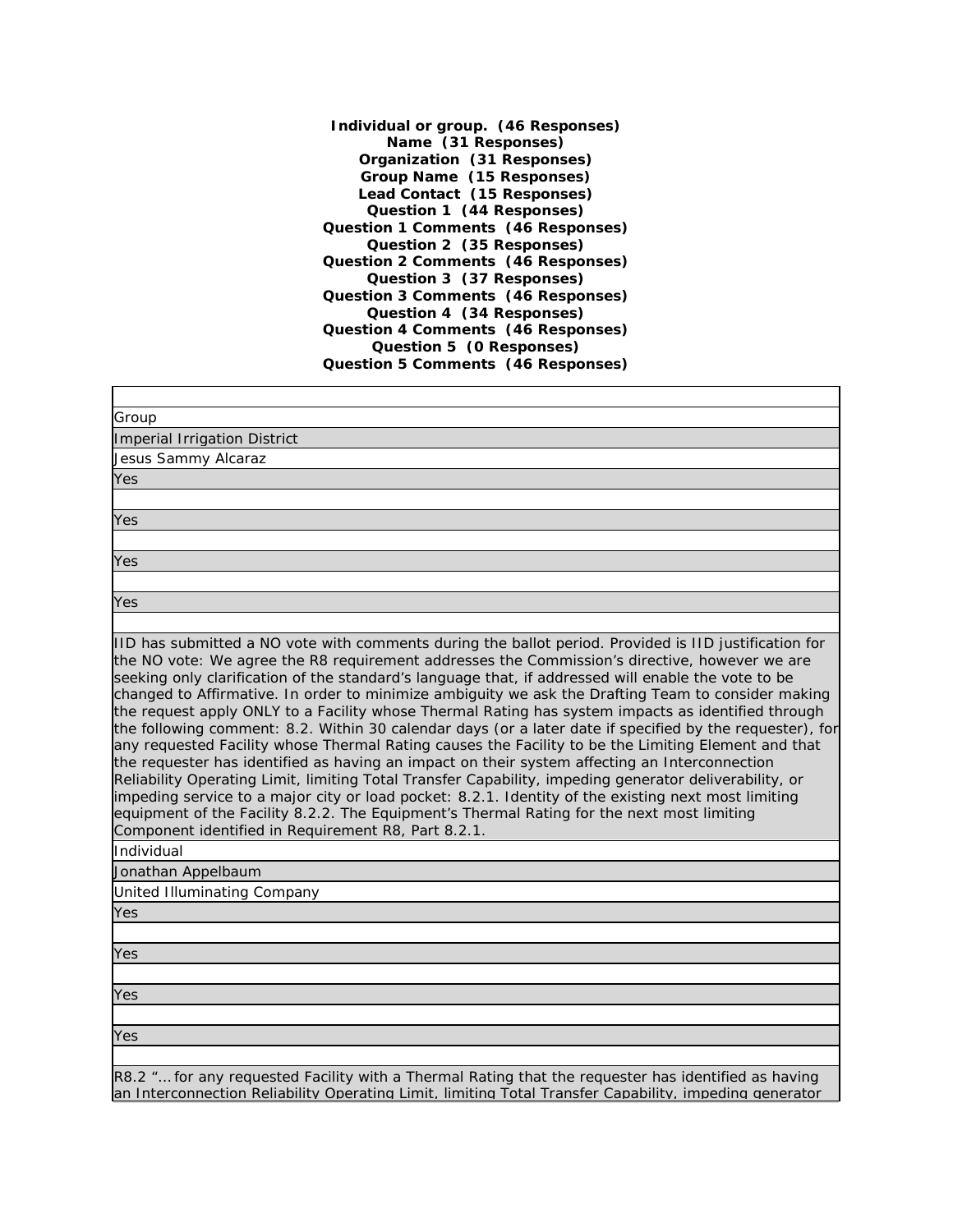deliverability, or impeding service to a major city or load pocket:" "Major City" is an undefined term. It is akin to terms like Bulk Power System, and Integrated. Everyone has an opinion on what it means. What are the properties utilized to identify a municipality as a "Major City". These properties/attributes should be in an attachment. Does 8.2 refer to any load pocket or only Major Load Pockets. How is a Major Load Pocket determined? These properties/attributes should be in an attachment.

Group

Northeast Power Coordinating Council

Guy Zito

No

8.2 should be deleted. What it requires goes beyond what is mandated in the FERC Directive. However, regarding the language in 8.2, major city, and load pocket must be defined. Those terms are vague, and subject to interpretation. 8.1.2 should be revised to read: Identity of the most limiting equipment of the Facilities applicable to each individual Normal and Emergency rating required to be provided.

Individual

Nathaniel Larson

New Harquahala Generating Co.

Yes

Yes

Yes

Yes

Individual

Dan Roethemeyer

Dynegy Inc.

Yes

We agree proposed R8 addresses the FERC directive; however, by including GO in R8, R7 and R8 seem redundant with respect to the GO. Suggest deleting R7 or include "subject to R1" after Generator Owner in R7. Also, R8 requires a TO to provide information to itself. Suggest deleting TO as a recipient from itself.

Yes

We agree; however, similar to our comment in #1 above, M8 requires a TO to provide information to itself.

Yes

Individual

Thad Ness

American Electric Power

Yes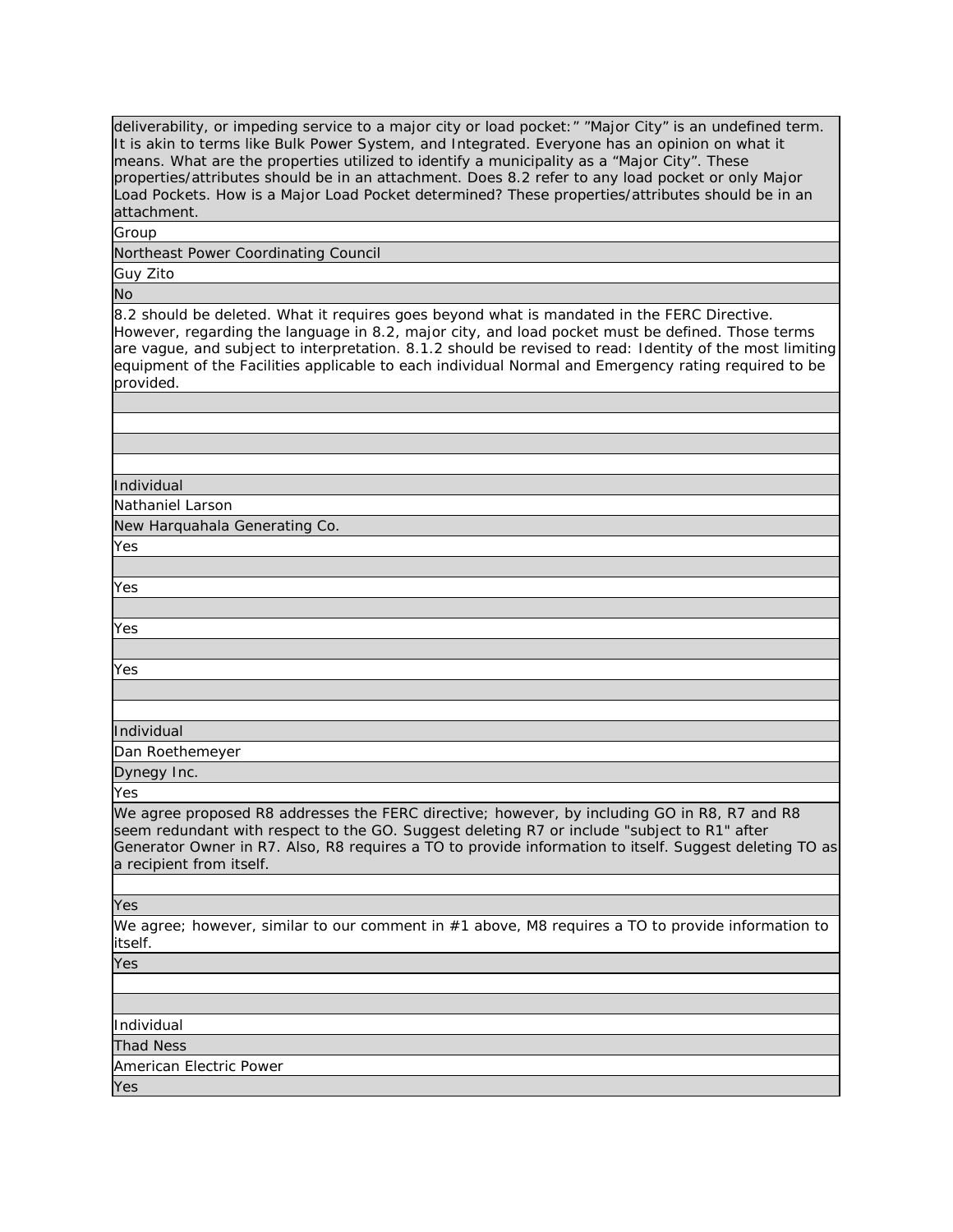See response to Question 5.

No

The Violation Risk Factor for 8.2 is the same as that required for 8.1. The real-time reliability need for the data required in 8.2 is questionable, at best. Since this data need not be supplied prior to 30 days after requested, it is inconsistent with a VRF of "Medium". Rather for 8.2 it should be "Lower". Yes

M8 is consistent with R8, but this consistency should not be confused with the reliability need for the data related to R8.2, which is questionable.

Yes

The data required in R8.1.1 (Facility rating(s)) is essential to operate the BES reliably in real-time. However, the identification of that equipment in R8.1.2 has limited value in real time operation. Although consistent with the FERC Orders referenced with the related SAR, the identification of the "next most" limiting equipment, and the associated equipment rating is not useful in real-time operation, and could – if misunderstood – be detrimental to the reliability of the BES. Knowledge only of the rating of the "next most limiting equipment" alone is insufficient to be useful in real-time operation. To be useful other information, such as the time for which the next most limiting equipment might govern the Facility Rating rather than the most limiting equipment, must be known. However, if that time information was provided, that knowledge effectively assigns a 'short term' rating to the Facility in question. If that were the objective of the FERC Orders, then greater clarity and understanding and potential usefulness could have been achieved by simply requiring a short term rating (i.e. a 1-hour rating for a Facility that meets the definition contained in the preamble to R8.2). In the planning horizon, all the rating of equipment that comprises a Facility will be known, or become known, as a natural part of the planning process. Therefore, a Requirement calling for this information is at best, of minimal value. Despite these stated reservations, the SDT has provided the most benign method to respond to the FERC Orders.

Individual

Robert Casey

Georgia Transmission Corporation

Yes

Yes

Yes

Yes

A. The follow comment uses the Comment form example definitions and Diagram 1 labeling from the Reliability Objective Discussion section – labeling of point (E2) and (E3) was added to Diagram 1 for clarity. We believe that the intent of the Directive's requirement, as clarified in the September 16, 2010 Order, is to identify situations where an increased short term or emergency rating of equipment 3 could result in equipment 2 becoming the limiting component in the short term. In that case the identity of both equipments and their ratings, (E3) continuous rating and (E2) shorter term rating, would seem to meet the Directive's clarified requirement. In cases where the limiting equipment's continuous rating is equal to its emergency rating (equipment 3 blue curve is a straight line) there would not be a need to specify a second component. The "Reliability Objective Discussion" and R 8.2.2 goes much further by suggesting that four data points are required being the continuous and emergency ratings for limiting and next most limiting equipment. B. The R8 requirement does reflect the Directive however we believe that item (3) and item (4) are undefined terms.

Individual

Jack Stamper

Clark Public Utilities

Yes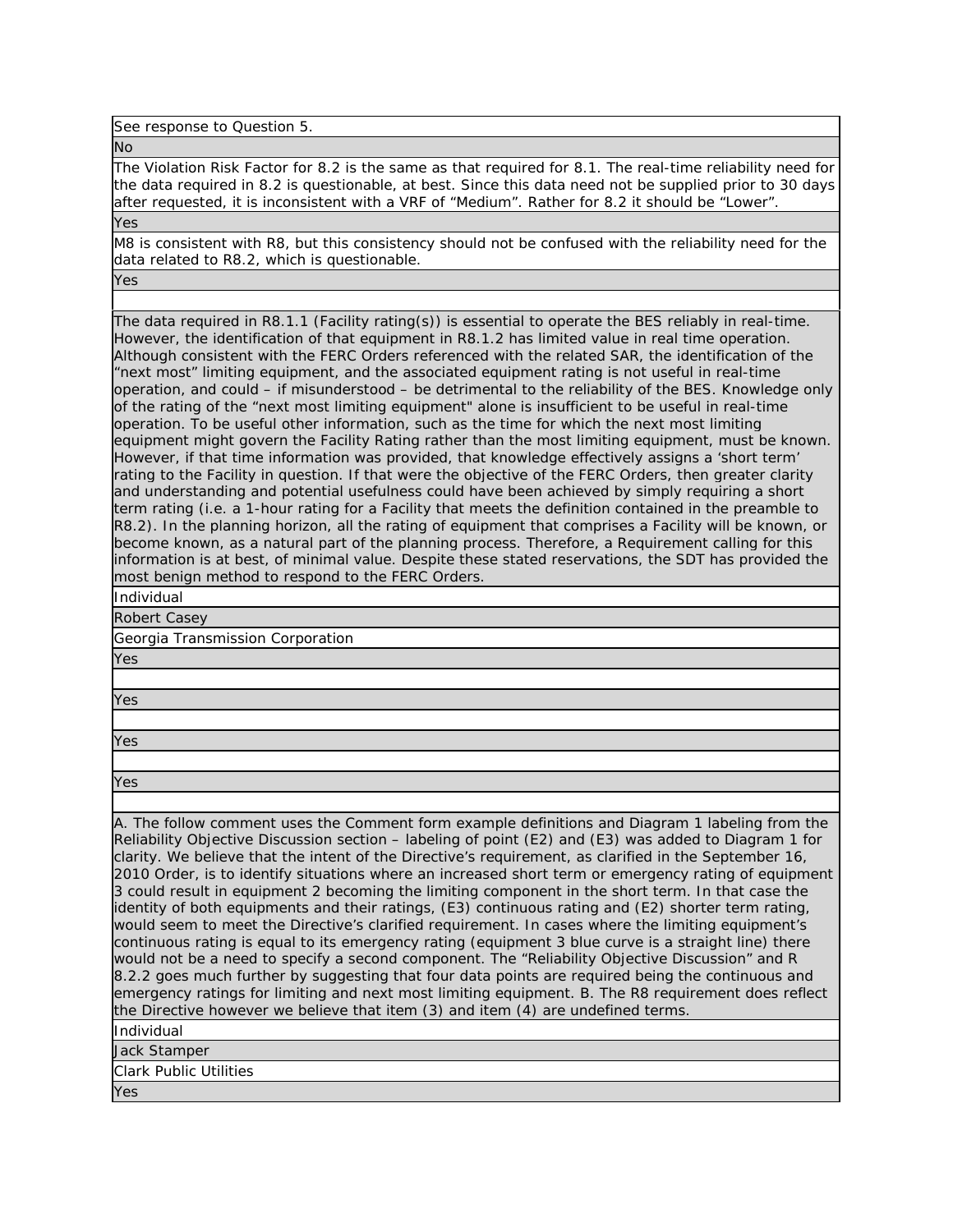| Yes                                                                                                                                                                                                                                                                                                                                                                                                                                                                                                                                                                                                                                                                                                                                                                                                                                                                                                                                                                                                                                                                                                                                                                                                                                                                                                                                                                                                                                                                                                                                                                                                                                                                                                                                                             |
|-----------------------------------------------------------------------------------------------------------------------------------------------------------------------------------------------------------------------------------------------------------------------------------------------------------------------------------------------------------------------------------------------------------------------------------------------------------------------------------------------------------------------------------------------------------------------------------------------------------------------------------------------------------------------------------------------------------------------------------------------------------------------------------------------------------------------------------------------------------------------------------------------------------------------------------------------------------------------------------------------------------------------------------------------------------------------------------------------------------------------------------------------------------------------------------------------------------------------------------------------------------------------------------------------------------------------------------------------------------------------------------------------------------------------------------------------------------------------------------------------------------------------------------------------------------------------------------------------------------------------------------------------------------------------------------------------------------------------------------------------------------------|
|                                                                                                                                                                                                                                                                                                                                                                                                                                                                                                                                                                                                                                                                                                                                                                                                                                                                                                                                                                                                                                                                                                                                                                                                                                                                                                                                                                                                                                                                                                                                                                                                                                                                                                                                                                 |
| Yes                                                                                                                                                                                                                                                                                                                                                                                                                                                                                                                                                                                                                                                                                                                                                                                                                                                                                                                                                                                                                                                                                                                                                                                                                                                                                                                                                                                                                                                                                                                                                                                                                                                                                                                                                             |
|                                                                                                                                                                                                                                                                                                                                                                                                                                                                                                                                                                                                                                                                                                                                                                                                                                                                                                                                                                                                                                                                                                                                                                                                                                                                                                                                                                                                                                                                                                                                                                                                                                                                                                                                                                 |
|                                                                                                                                                                                                                                                                                                                                                                                                                                                                                                                                                                                                                                                                                                                                                                                                                                                                                                                                                                                                                                                                                                                                                                                                                                                                                                                                                                                                                                                                                                                                                                                                                                                                                                                                                                 |
| <b>Yes</b>                                                                                                                                                                                                                                                                                                                                                                                                                                                                                                                                                                                                                                                                                                                                                                                                                                                                                                                                                                                                                                                                                                                                                                                                                                                                                                                                                                                                                                                                                                                                                                                                                                                                                                                                                      |
|                                                                                                                                                                                                                                                                                                                                                                                                                                                                                                                                                                                                                                                                                                                                                                                                                                                                                                                                                                                                                                                                                                                                                                                                                                                                                                                                                                                                                                                                                                                                                                                                                                                                                                                                                                 |
| Please add a Version History box to the bottom of this proposed standard clearly stating that it is a<br>complete revision, absorbing facility rating requirements from FAC-008-01, FAC-009-01, FAC-008-2.<br>There is a similar occurrence in the proposed PRC-005-2 revision. This provides a confirmation of the<br>retirement of these other standards and leaves no room for doubt.                                                                                                                                                                                                                                                                                                                                                                                                                                                                                                                                                                                                                                                                                                                                                                                                                                                                                                                                                                                                                                                                                                                                                                                                                                                                                                                                                                        |
| Individual                                                                                                                                                                                                                                                                                                                                                                                                                                                                                                                                                                                                                                                                                                                                                                                                                                                                                                                                                                                                                                                                                                                                                                                                                                                                                                                                                                                                                                                                                                                                                                                                                                                                                                                                                      |
| <b>John Bee</b>                                                                                                                                                                                                                                                                                                                                                                                                                                                                                                                                                                                                                                                                                                                                                                                                                                                                                                                                                                                                                                                                                                                                                                                                                                                                                                                                                                                                                                                                                                                                                                                                                                                                                                                                                 |
| Exelon                                                                                                                                                                                                                                                                                                                                                                                                                                                                                                                                                                                                                                                                                                                                                                                                                                                                                                                                                                                                                                                                                                                                                                                                                                                                                                                                                                                                                                                                                                                                                                                                                                                                                                                                                          |
| Yes                                                                                                                                                                                                                                                                                                                                                                                                                                                                                                                                                                                                                                                                                                                                                                                                                                                                                                                                                                                                                                                                                                                                                                                                                                                                                                                                                                                                                                                                                                                                                                                                                                                                                                                                                             |
|                                                                                                                                                                                                                                                                                                                                                                                                                                                                                                                                                                                                                                                                                                                                                                                                                                                                                                                                                                                                                                                                                                                                                                                                                                                                                                                                                                                                                                                                                                                                                                                                                                                                                                                                                                 |
| Although Requirement R8 addresses the FERC directive, this proposed requirement appears to provide<br>no reliability benefit. The current standard requires that all ratings "shall respect the most limiting<br>applicable Equipment Rating of the individual equipment that comprises that Facility". The proposed<br>Requirement R8 specifies that if requested, a new facility rating based on the second most limiting<br>component be provided even though an existing facility rating based on the most limiting component<br>already exists. If the transmission system is operated utilizing the facility rating based on the second<br>most limiting component, operators could exceed the equipment rating of the first most limiting<br>component and damage that piece of equipment as its rating capability would be exceeded. If the<br>facility rating based on the second most limiting component is intended to be used by operations<br>support staff so they could evaluate the need for a shorter duration rating for a future planned event,<br>it still would have no value. If a shorter duration rating needs to be established, then simply knowing<br>the rating of the second most limiting component of an existing rating is meaningless because it is<br>based on a different duration. When determining a facility rating all component ratings comprising the<br>facility must be considered based on the planned rating duration, not just the second most limiting<br>component. Thus the confusion and possible reliability harm caused by providing a facility rating<br>based on the second most limiting component shows that knowing the second most limiting<br>component for the current ratings has no value.<br>Yes |
|                                                                                                                                                                                                                                                                                                                                                                                                                                                                                                                                                                                                                                                                                                                                                                                                                                                                                                                                                                                                                                                                                                                                                                                                                                                                                                                                                                                                                                                                                                                                                                                                                                                                                                                                                                 |
| Yes                                                                                                                                                                                                                                                                                                                                                                                                                                                                                                                                                                                                                                                                                                                                                                                                                                                                                                                                                                                                                                                                                                                                                                                                                                                                                                                                                                                                                                                                                                                                                                                                                                                                                                                                                             |
|                                                                                                                                                                                                                                                                                                                                                                                                                                                                                                                                                                                                                                                                                                                                                                                                                                                                                                                                                                                                                                                                                                                                                                                                                                                                                                                                                                                                                                                                                                                                                                                                                                                                                                                                                                 |
|                                                                                                                                                                                                                                                                                                                                                                                                                                                                                                                                                                                                                                                                                                                                                                                                                                                                                                                                                                                                                                                                                                                                                                                                                                                                                                                                                                                                                                                                                                                                                                                                                                                                                                                                                                 |
| Yes                                                                                                                                                                                                                                                                                                                                                                                                                                                                                                                                                                                                                                                                                                                                                                                                                                                                                                                                                                                                                                                                                                                                                                                                                                                                                                                                                                                                                                                                                                                                                                                                                                                                                                                                                             |
|                                                                                                                                                                                                                                                                                                                                                                                                                                                                                                                                                                                                                                                                                                                                                                                                                                                                                                                                                                                                                                                                                                                                                                                                                                                                                                                                                                                                                                                                                                                                                                                                                                                                                                                                                                 |
|                                                                                                                                                                                                                                                                                                                                                                                                                                                                                                                                                                                                                                                                                                                                                                                                                                                                                                                                                                                                                                                                                                                                                                                                                                                                                                                                                                                                                                                                                                                                                                                                                                                                                                                                                                 |
| Individual                                                                                                                                                                                                                                                                                                                                                                                                                                                                                                                                                                                                                                                                                                                                                                                                                                                                                                                                                                                                                                                                                                                                                                                                                                                                                                                                                                                                                                                                                                                                                                                                                                                                                                                                                      |
| John Bee                                                                                                                                                                                                                                                                                                                                                                                                                                                                                                                                                                                                                                                                                                                                                                                                                                                                                                                                                                                                                                                                                                                                                                                                                                                                                                                                                                                                                                                                                                                                                                                                                                                                                                                                                        |
| Exelon - 2                                                                                                                                                                                                                                                                                                                                                                                                                                                                                                                                                                                                                                                                                                                                                                                                                                                                                                                                                                                                                                                                                                                                                                                                                                                                                                                                                                                                                                                                                                                                                                                                                                                                                                                                                      |
| Yes                                                                                                                                                                                                                                                                                                                                                                                                                                                                                                                                                                                                                                                                                                                                                                                                                                                                                                                                                                                                                                                                                                                                                                                                                                                                                                                                                                                                                                                                                                                                                                                                                                                                                                                                                             |
| Although Requirement R8 addresses the FERC directive, this proposed requirement appears to provide<br>no reliability benefit. The current standard requires that all ratings "shall respect the most limiting<br>applicable Equipment Rating of the individual equipment that comprises that Facility". The proposed<br>Requirement R8 specifies that if requested, a new facility rating based on the second most limiting<br>component be provided even though an existing facility rating based on the most limiting component<br>already exists. If the transmission system is operated utilizing the facility rating based on the second<br>most limiting component, operators could exceed the equipment rating of the first most limiting<br>component and damage that piece of equipment as its rating capability would be exceeded. If the<br>facility rating based on the second most limiting component is intended to be used by operations                                                                                                                                                                                                                                                                                                                                                                                                                                                                                                                                                                                                                                                                                                                                                                                                         |
| support staff so they could evaluate the need for a shorter duration rating for a future planned event,                                                                                                                                                                                                                                                                                                                                                                                                                                                                                                                                                                                                                                                                                                                                                                                                                                                                                                                                                                                                                                                                                                                                                                                                                                                                                                                                                                                                                                                                                                                                                                                                                                                         |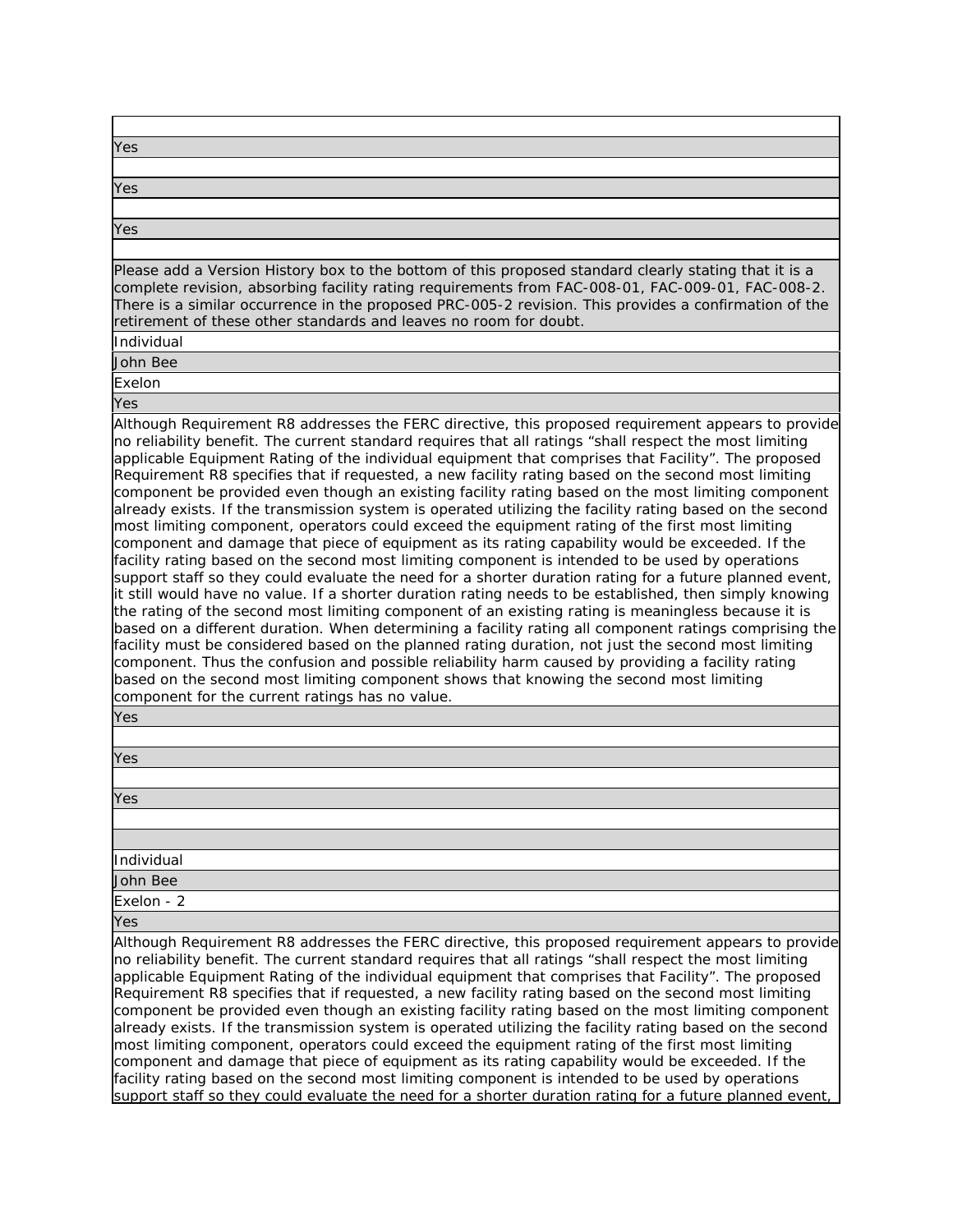it still would have no value. If a shorter duration rating needs to be established, then simply knowing the rating of the second most limiting component of an existing rating is meaningless because it is based on a different duration. When determining a facility rating all component ratings comprising the facility must be considered based on the planned rating duration, not just the second most limiting component. Thus the confusion and possible reliability harm caused by providing a facility rating based on the second most limiting component shows that knowing the second most limiting component for the current ratings has no value.

Yes

Yes

Yes

Individual

Edvina Uzunovic

The Valley Group, a Nexans company

Yes

In December 2010, NERC Smart Grid Task Force published Report "Reliability Considerations from the Integration of Smart Grid", and in it, there is an excerpt on "Integration of Smart Grid Technology into the Bulk Power System", Section 3, page 12. In this excerpt, it is stated that Smart Grid provides the ability to create an overarching, coordinated and hierarchical approach to automation, control and effectiveness. Among examples of smart grid technologies, Dynamic Thermal Circuit Rating (DTCR) devices were numbered. Although the objective of NERC Project 2009-06 is to identify the limiting component(s) and next limiting component(s) for all critical facilities, and not about Smart Grid integration; however, it should be beneficial to state a need for smart grid technologies integration, especially DTCR devices, into this NERC project. While the paramount importance is to maintain the reliability and integrity of the bulk power system, it is of equal importance to introduce reliability and economic benefits that Smart Grid technologies are brining. Careful planning, coordination, and possibly review of the current Facility Rating Methodologies should be encouraged and introduced at present time. Static transmission line ratings, and static ratings of power system equipment in general, belong to past practices, and entities should be encouraged to embrace Smart Grid into their systems.

### In December 2010, NERC Smart Grid Task Force published Report "Reliability Considerations from the Integration of Smart Grid", and in it, there is an excerpt on "Integration of Smart Grid Technology into the Bulk Power System", Section 3, page 12. In this excerpt, it is stated that Smart Grid provides the ability to create an overarching, coordinated and hierarchical approach to automation, control and effectiveness. Among examples of smart grid technologies, Dynamic Thermal Circuit Rating (DTCR) devices were numbered. Although the objective of NERC Project 2009-06 is to identify the limiting component(s) and next limiting component(s) for all critical facilities, and not about Smart Grid integration; however, it should be beneficial to state a need for smart grid technologies integration, especially DTCR devices, into this NERC project. While the paramount importance is to maintain the reliability and integrity of the bulk power system, it is of equal importance to introduce reliability and economic benefits that Smart Grid technologies are brining. So careful planning, coordination, and possibly review of the current Facility Rating Methodologies should be encouraged and introduced at present time. Static transmission line ratings, and static ratings of power system equipment in general, belong to past practices, and entities should be encouraged to embrace Smart Grid into their systems.

| Group       |  |
|-------------|--|
| Dominion    |  |
| Louis Slade |  |
|             |  |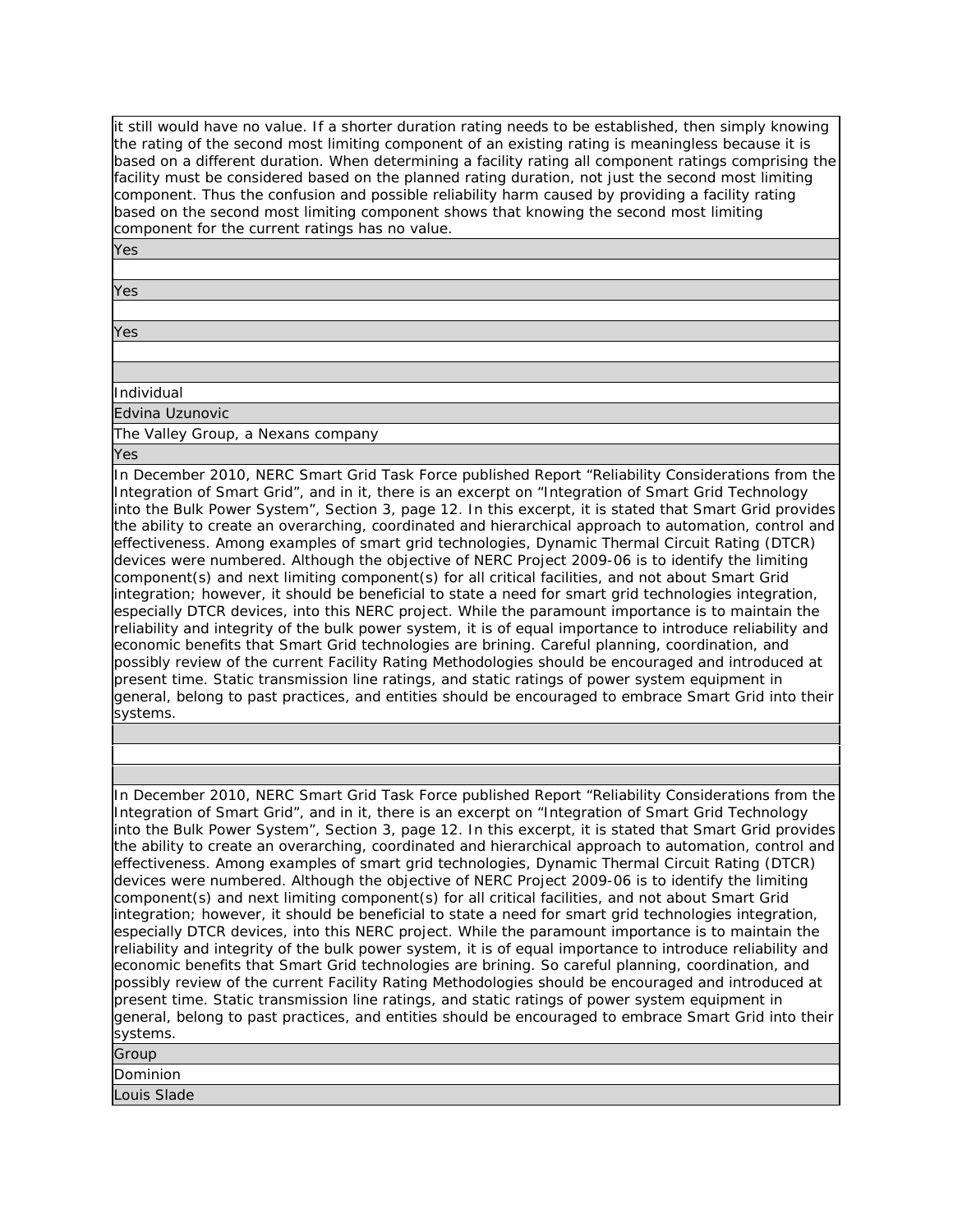| Yes                                                                                                                                                                                                                                                                                                                                                                                         |
|---------------------------------------------------------------------------------------------------------------------------------------------------------------------------------------------------------------------------------------------------------------------------------------------------------------------------------------------------------------------------------------------|
|                                                                                                                                                                                                                                                                                                                                                                                             |
| Yes                                                                                                                                                                                                                                                                                                                                                                                         |
|                                                                                                                                                                                                                                                                                                                                                                                             |
| Yes                                                                                                                                                                                                                                                                                                                                                                                         |
|                                                                                                                                                                                                                                                                                                                                                                                             |
| Yes                                                                                                                                                                                                                                                                                                                                                                                         |
|                                                                                                                                                                                                                                                                                                                                                                                             |
|                                                                                                                                                                                                                                                                                                                                                                                             |
| Group                                                                                                                                                                                                                                                                                                                                                                                       |
| SPP Reliability Standards Development                                                                                                                                                                                                                                                                                                                                                       |
| Jonathan Hayes                                                                                                                                                                                                                                                                                                                                                                              |
| No                                                                                                                                                                                                                                                                                                                                                                                          |
|                                                                                                                                                                                                                                                                                                                                                                                             |
| The order mentions that the increase in rating also should be provided along with the second most<br>limiting element rating.                                                                                                                                                                                                                                                               |
| Yes                                                                                                                                                                                                                                                                                                                                                                                         |
|                                                                                                                                                                                                                                                                                                                                                                                             |
| Yes                                                                                                                                                                                                                                                                                                                                                                                         |
|                                                                                                                                                                                                                                                                                                                                                                                             |
| Yes                                                                                                                                                                                                                                                                                                                                                                                         |
|                                                                                                                                                                                                                                                                                                                                                                                             |
|                                                                                                                                                                                                                                                                                                                                                                                             |
| Individual                                                                                                                                                                                                                                                                                                                                                                                  |
| Ed Davis                                                                                                                                                                                                                                                                                                                                                                                    |
| <b>Entergy Services, Inc</b>                                                                                                                                                                                                                                                                                                                                                                |
|                                                                                                                                                                                                                                                                                                                                                                                             |
|                                                                                                                                                                                                                                                                                                                                                                                             |
|                                                                                                                                                                                                                                                                                                                                                                                             |
|                                                                                                                                                                                                                                                                                                                                                                                             |
| Comments: We recommend that radially operated transmission facilities be excluded from this<br>standard and that be accomplished with an exclusion in the Applicability section: 4.1. Transmission<br>Owner (radially operated transmission facilities excluded) 4.2. Generator Owner (radially operated<br>transmission facilities excluded)                                               |
| Individual                                                                                                                                                                                                                                                                                                                                                                                  |
| Kirit Shah                                                                                                                                                                                                                                                                                                                                                                                  |
| Ameren                                                                                                                                                                                                                                                                                                                                                                                      |
| No                                                                                                                                                                                                                                                                                                                                                                                          |
| The clarification from the Commission seems to require the additional rating and limiting equipment<br>only for the specific facilities related to 1) IROL, 2) TTC, 3) generation deliverability, or 4)<br>transmission service to municipals or load pockets. Therefore, if this must be included, we believe<br>that Requirement R8.1.2 should be removed from R8.1 and included in R8.2. |
| No                                                                                                                                                                                                                                                                                                                                                                                          |
| Ratings (normal and emergency) should be provided by the requested date. The limiting equipment of<br>the facility rating should be made available upon request, as needed for reliability concerns. The<br>second limit and the corresponding limiting equipment should also be made available upon request,<br>as needed for reliability concerns.                                        |
| Yes                                                                                                                                                                                                                                                                                                                                                                                         |
| The implementation plan as proposed would be acceptable if the requirements of the proposed<br>standard would be modified, as discussed in items 1 and 3 above and below in item 5.                                                                                                                                                                                                         |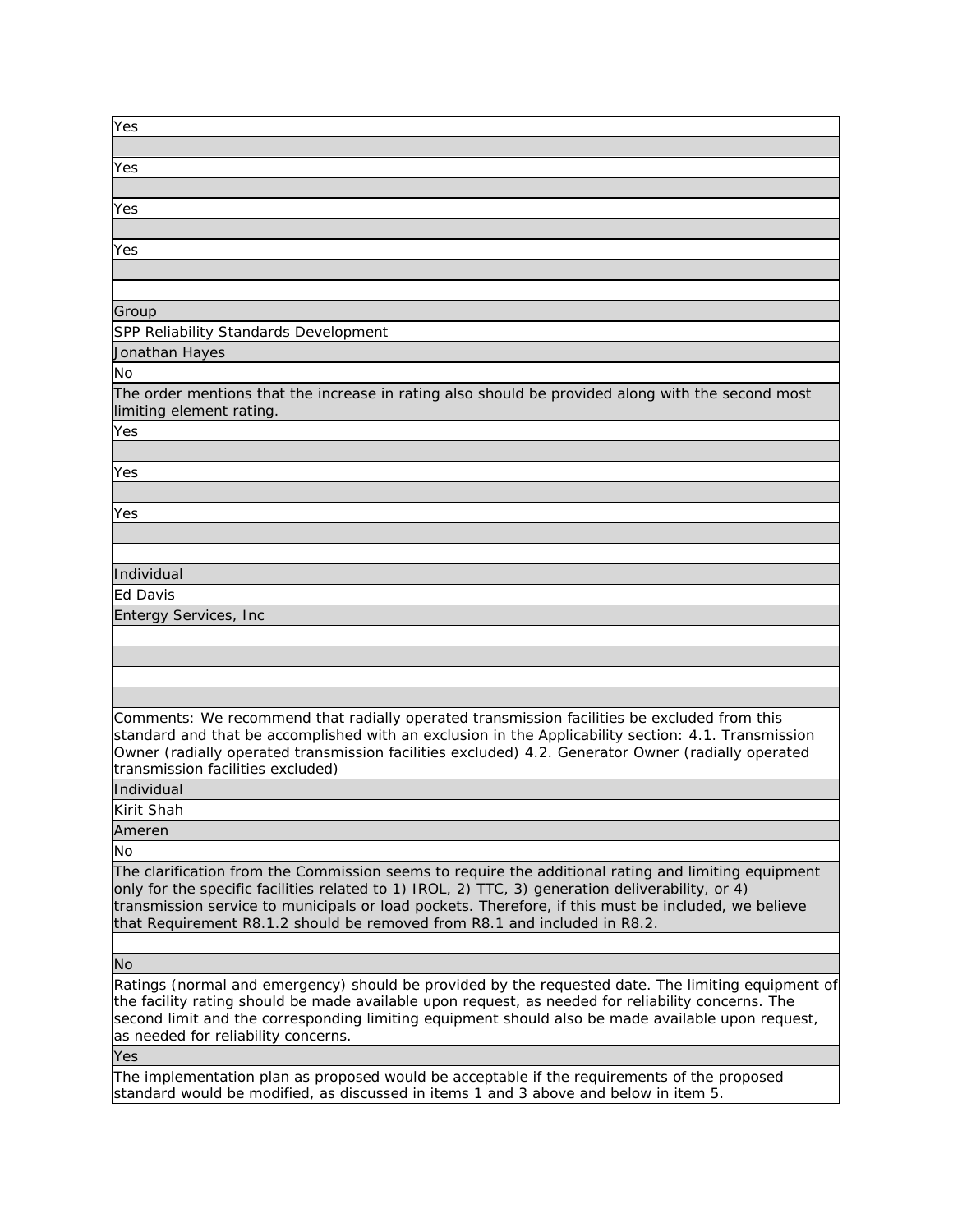We would agree to provide limited additional rating information for reliability needs, but most of the reasons identified by the FERC and the SDT are not for reliability. We agree that an IROL is a reliability need and additional rating and equipment information may be appropriate for discussion to formulate corrective plans to mitigate IROLs. However, we are not convinced that we need a standard to provide that information as it can be readily obtained through existing planning and operating channels, upon request. We are in favor of increased situational awareness and providing operators with information that they need to maintain system reliability, but we are also aware that too much information may be overwhelming, and all ratings data for all equipment is not needed for system operation. We have discussed these proposed additional requirements with our Transmission Operations and Operations Planning personnel, and we all agree that this additional ratings information is not needed to maintain or increase situational awareness or to develop effective Operating Plans or Planning Assessments prior to real-time operations. We do not see a need to provide second limit information in the operating horizon to address TTC calculations, generator deliverability concerns, or transmission service to load pockets. Limits to TTC may not be a reliability concern unless the incremental transfer capability is negative or a very low value. Generator deliverability and available transmission services are market products, and processes and procedures are in place for market participants to address those issues. Low values of either quantity indicate congestion concerns between the generators and the LSEs rather than reliability issues. In addition, from our perspective, system upgrades to allow the second limits to become the most limiting facilities typically cannot be completed in the operating horizon. Therefore, we do not believe that second limits need to be provided in the operating horizon. We listened to the NERC Webinar presented by the SDT and appreciated the opportunity to submit questions, but we were not convinced that there is a reliability need for all the reasons given. It appears that the SDT is still attempting to build a case to support the FERC directives to provide the additional ratings information. However, we view this proposal as a repackaged version of an earlier proposal. The industry has voiced its opinion on the need for the additional rating information on several occasions now, and each time the industry has overwhelmingly said "No, these requirements are not needed to maintain reliability". We see no reason to change our earlier position, and therefore cannot support the latest proposed revisions to FAC-008. Below are additional reasons why the most limiting equipment and the second most limiting equipment and ratings should not be provided, except upon request: 1. There is no need to provide the most limiting equipment information for all facilities as the overwhelming majority of these facilities would rarely result in an IROL or SOL. 2. The Reliability Coordinator, Transmission Operator, and Planning Coordinator need to honor the existing ratings that are in place, and not worry about the second limits. The revised standard PRC-023 should eliminate relay limits as the first or second limits for nearly all facilities, so the concern for the system falling apart for single contingency events should be significantly reduced. 3. Providing this second limit information would be another record keeping nightmare for the Reliability Coordinator, Transmission Operator, and Planning Coordinator, as some of these entities can barely manage the ratings information that they presently have. 4. When IROL or SOL are identified, this should encourage discussion between the Reliability Coordinator, Transmission Operator, and Planning Coordinator and the local transmission owner or local transmission operator. These entities should work together to understand the System requirements and develop mitigation, if needed. Providing this additional rating information to entities prior to its request and without the benefits of discussion encourages operating decisions to be made unilaterally.

Group

Pacific Northwest Small Public Power Utility Comment Group

Steve Alexanderson

No

The SDT stated in the recent webinar that they did not consider R7 and R8 to be onerous. Data requests would be infrequent and for specific facilities. The comment group disagrees, since every audit consists of a full data request for all actively monitored standards. Affected entities may be expected to provide the data for every facility at each audit. Please add language to the two requirements indicating that data requests are only for operating the interconnected BES reliably, and not for compliance assessment.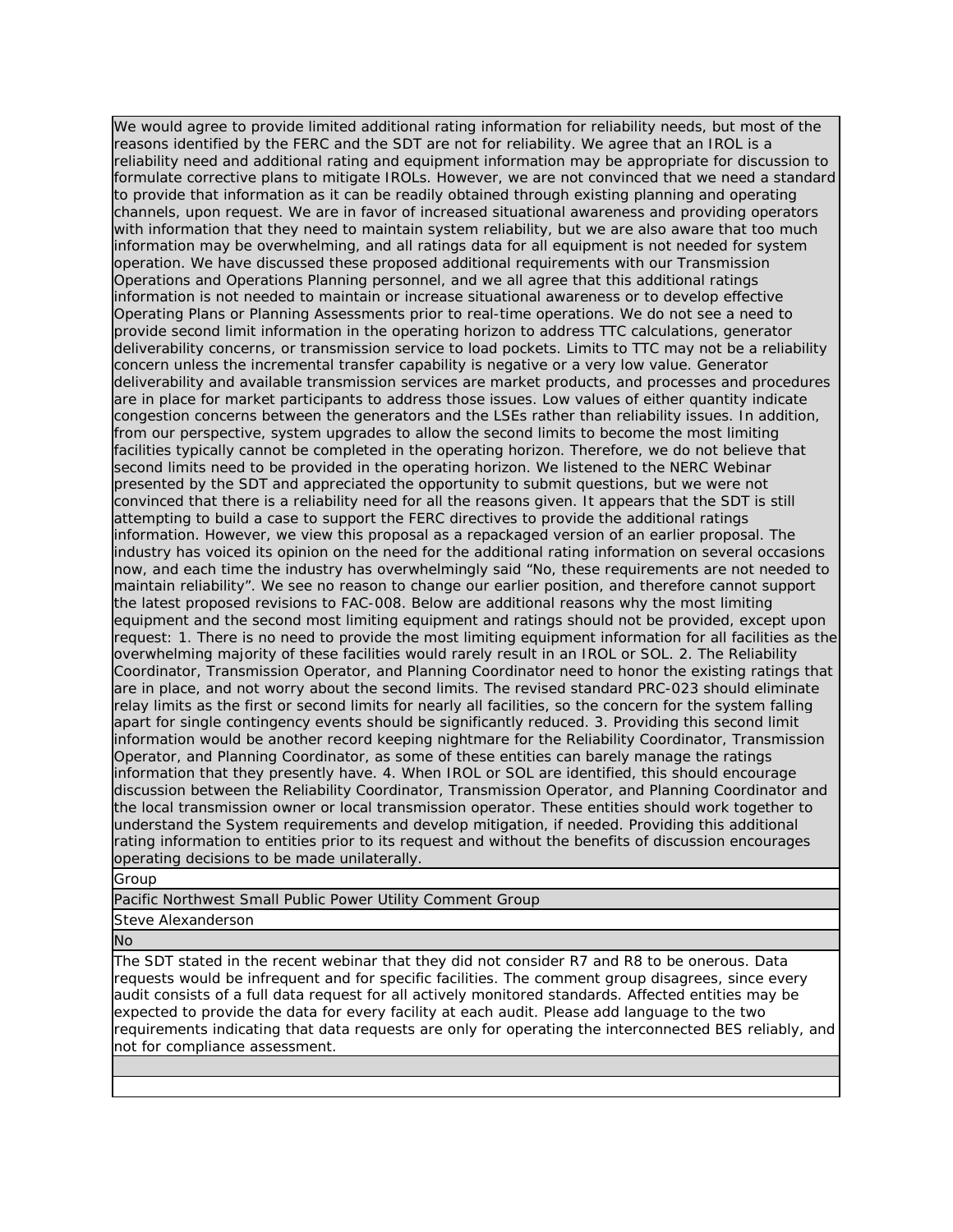Please see http://www.nerc.com/filez/enforcement/FinalFiled\_ANOP\_NOC-505.pdf for an example of how FAC-009-1 R1 and R2 (to be replaced by FAC-008-3 R6 and R7) for an example of how these regulations are being applied improperly to radially operated local distribution systems. Suggest "4.1. Transmission Owner (radially operated facilities excluded)."

Group

PacifiCorp

Sandra Shaffer

Yes

PacifiCorp acknowledges that proposed Requirement R8 addresses the FERC directive in Paragraph 756. However, the Standards Drafting Team carried over from Order 693 some ambiguous language that may require clarification. Paragraph 756 directs that NERC include language requiring entities to identify the next most limiting component for facilities for which the thermal rating causes an impediment to service to "major cities or load pockets." Requirement R8.2 necessarily contains this requirement as directed by the Commission. It is unclear to PacifiCorp what the Standards Drafting Team would define as a "major" city. Also, it is unclear whether the term "major" is intended to apply to load pockets as well and, if so, what is considered a "major" load pocket. Regardless of whether "major" applies to load pockets, further clarification also is needed regarding what is meant by the term "load pocket." PacifiCorp requests modification of Requirement R8 to clarify this element.

Yes

Yes

Yes

PacifiCorp does not believe that the proposed Implementation Plan, which provides for a 12-month period before FAC-008-03 becomes effective, allows for sufficient time for entities to update their Facility Rating Methodology and their associated Facility Ratings. The Implementation Plan for this standard should be tied to the implementation of the NERC Alert for FAC-008. The Implementation Plan should reflect that the effective date for compliance with this standard is 12 months after the close of the activities required under that NERC Alert (currently scheduled for December31, 2013). While PacifiCorp understands that the NERC Alert is not equivalent to a mandatory Reliability Standard, it nonetheless imposes significant compliance and operational burdens on registered entities and, only after the close of those activities responsive to the NERC Alert, can entities properly comply with the modifications in FAC-008-3 directed by the Commission.

Under FAC-008-3 Requirement R8, each Transmission Owner and Generator Owner (subject to Requirement R2) shall provide certain information, including facility ratings information, to the listed registered entities. The information to be provided includes, according to the proposed Requirement R8, information related to "solely and jointly owned Facilities that are existing Facilities, new Facilities, modifications to existing Facilities and re-ratings of existing Facilities)." The requirement for all Transmission Owners and Generator Owners to submit data for jointly owned facilities will mostly likely result in the following: 1) duplicative information being submitted by joint-owners of the same Facilities; and 2) while only one joint owner is likely to have responsibility for developing facility ratings, other joint owners may become liable under this requirement for activities over which they do not have clear authority to perform. Requirement R8, as written, is relatively clear and unambiguous and PacifiCorp agrees with what appears to be the intent of the requirement (i.e. that there are no gaps in facilities ratings that occur due to joint-ownership arrangements). However, due to ambiguity as to which entity or entities to which the requirement may be applicable, the standard may not be enforced effectively or equitably. PacifiCorp suggests that, to resolve this issue, the standard should require that an entity that jointly-owns Facilities designate a single registered entity as responsible for the provision of the required information.

Group

Bonneville Power Administration

Denise Koehn

No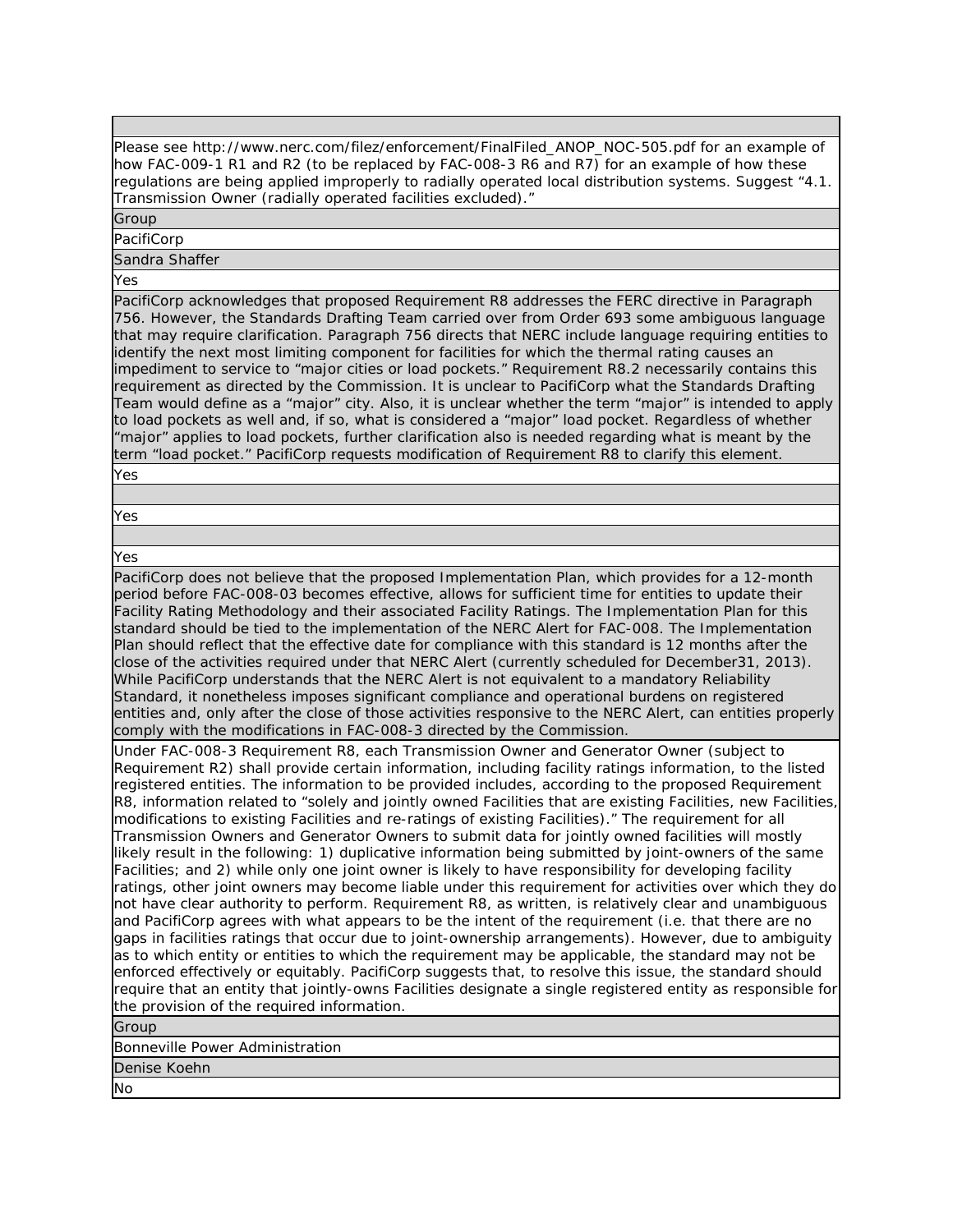We believe we understand the intent of the requirement, but do not believe that it is adequately communicated. Therefore, we are suggesting alternative language for R8.2 and R8.2.2 that if included would allow us to vote yes during the next ballot. Revised language: 8.2 Within 30 calendar days (or a later date if specified by the requesting entity), for any requested Facility that has equipment with a Thermal Rating that limits the requesting entity's Facility by creating an Interconnection Reliability Operating Limit, limiting Total Transfer Capability, impeding generator deliverability, or impeding service to a major city or load pocket: 8.2.2. The Thermal Rating for the next most limiting equipment identified in Requirement R8, Part 8.2.1.

Yes

Yes

Yes

There are several additional edits needed to the current draft of FAC-008-3 that would remove confusion or increase understanding. These are as follows: In A.5 - Define the acronym BOT In B.R8 and B.R3 - International Council on Large Electric Systems (CIGRE) should be replaced with International Electrotechnical Commission (IEC) or removed and left with IEEE only as an example. Although CIGRE performs studies and provides recommendations the standards are developed in IEC. In M4 – (Revise) Each Transmission Owner shall… (to) Each Transmission or Generator Owner shall… and remove the second sentence which is a repetitive statement already covered by the first sentence. There is a mixed use of reference to requirements as R(number) or just a number. For consistency: In M4 – Change … accordance to Requirement 4 to … accordance to Requirement R4 In M5 – Change ... accordance to Requirement 5 to ... accordance to Requirement R5 IN M6 – Change ... R2 and R3 (Requirement 6) to … R2 and R3 and R6

Individual

David Thorne

Pepco Holdings Inc

No

Although the proposed R8 contains the "words" from the FERC directives, the requirement does not directly increase reliability in real time, may cause operational confusion and is more appropriately addressed in the long term planning function not in the Operations Planning time horizon. For either the 1st limiting component or the next, both should be by request only. If the entity needs it let them request. In many cases the entity will never use the component data in operations. The actual piece of equipment that limits a facilities rating does not enter into operators decisions made in the operational time frame. The system limits are either an IROL or an SOL. Other procedures call for the operators to monitor the normal ratings and the contingency limits (or IROLs or SOLs) and take actions prior the flows reaching those limits. If the limits are violated due to a multiple facility trip there is a specified time frame to correct the violation. Use of the "next" most limiting piece of equipment is not practical or appropriate in real time operations. The requirement uses terms that are not defined: deliverability, major city and load pocket. Although that is the words used by FERC in Order 693, they do not conform to existing terminology and methodology in operating the BES. Maybe the situations when a request could be made for the second limit/rating ought to be any IROL, SOL or BES facility limitation.

No

The time horizon for supplying the limiting component should be in the planning horizon.

No

The measure should take into account if the requesting entity does not require the limiting components or the next limiting rating.

Yes

Individual

Joe Petaski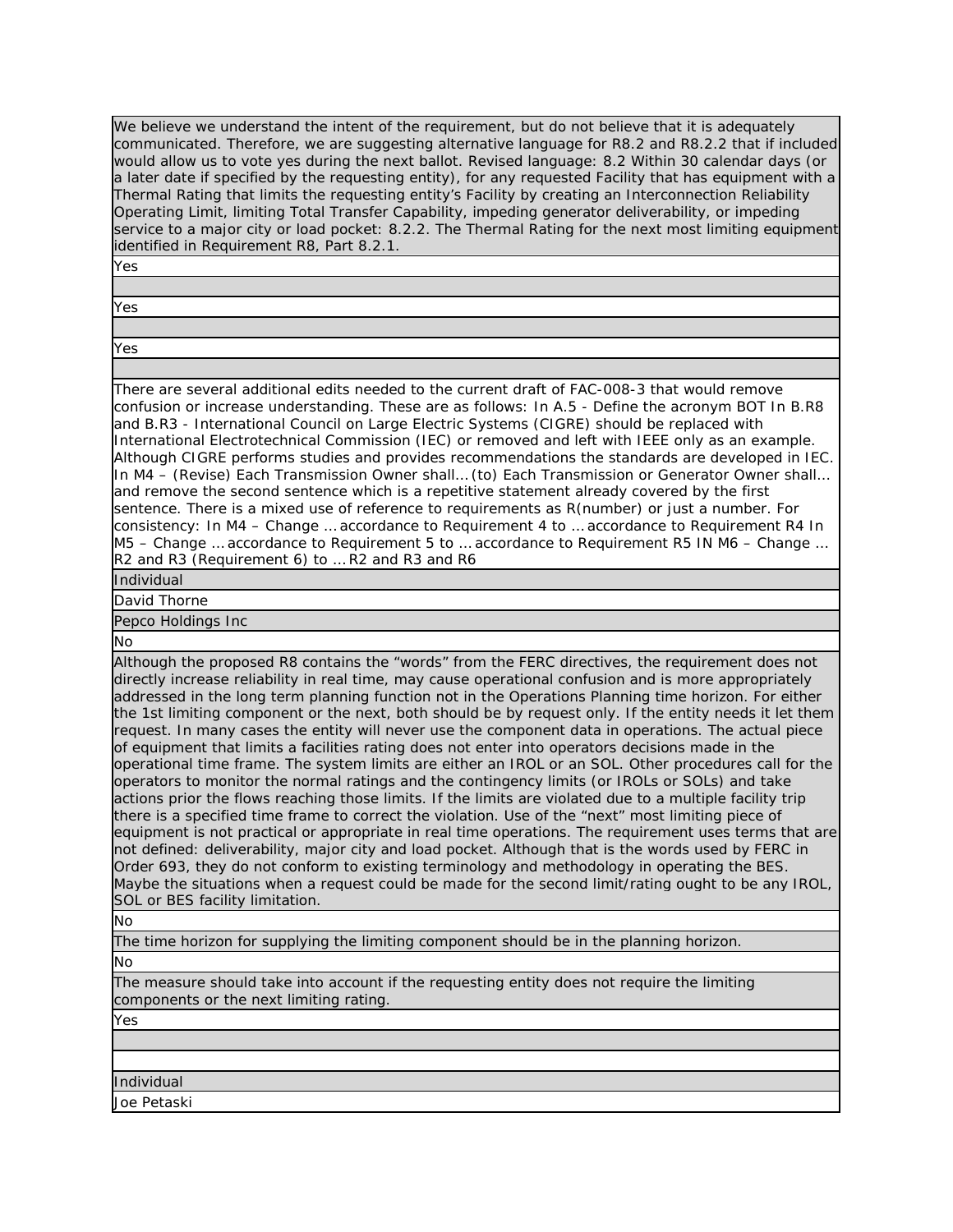#### Manitoba Hydro

#### No

It is unclear which facilities the additional thermal rating information will be required for. FERC asked for additional thermal rating information only for those facilities for which thermal ratings cause the following: (1) an IROL; (2) a limitation of TTC; (3) an impediment to generation deliverability or (4) an impediment to service to major cities or load pockets. It is open to interpretation whether a facility is actually an impediment to generator deliverability or an impediment to load serving: -Should one perform n-1 analysis and determine whether a thermal limit is violated? Or is n-2 analysis necessary? -Is a radial feed to a generator an impediment to delivery? -What constitutes a major city or load pocket? One would assume at least 300 MW to be consistent with some other NERC reporting requirements. Requirement R8 should be rewritten to clarify which facilities this additional thermal rating information will be required for. Perhaps making it a bright line standard (for example facilities greater than 300 kV) would be a simpler approach.

No

The VRF should be Lower. Requirement 8.2 only requires the entity to provide information, and this information is the next most limiting element not the most limiting element.

Yes

Yes

Given the wide range in assumptions in short time overload, NERC should provide guidance for model building and assessments. NERC should outline the ratings to include (eg. should each entity have 15 minute, 30 minute, 1 hour, 4 hour, 8 hour, etc. ratings?) and should suggest how these ratings are documented, communicated and used. Also, the industry has previously rejected the requirement to identify the next most limiting facility based on the fact that it was not a reliability need, but commercially driven want. In its explanation as to why the next most limiting element is required FERC and the SDT have failed to show a reliability need. In Diagram 1 of the Unofficial Comment Form, it is obvious that if a transmission owner provides a continuous and a shorter term rating, the continuous rating of the facility is based on Equipment 3 and the shorter term rating is based on Equipment 2. There is no need to provide two continuous and two shorter term ratings from a reliability perspective.

Individual

Patricia Robertson

BC Hydro and Power Authority

No

We recognize that NERC is under a time constraint to file a revised standard with FERC, but we believe that the proposed language of parts 8.2 and 8.2.2 is ambiguous and does not make clear the intent of the proposed Requirement 8, which we believe is that the requesting party must demonstrate an impact on their system for ONLY a thermal limit of a Facility on another's system. Because of this ambiguity and the potential for misunderstanding of Requirement 8, and in spite of the time constraint NERC is faced with, we are voting NO on the current version of the standard. However, we have provided proposed alternative language for parts 8.2 and 8.2.2, which we believe clarifies the intent, while not changing the actual requirements. We believe this proposed language is clarifying in nature and not a substantive change. Therefore a recirculation ballot, rather than another successive ballot could be conducted. If this language, or similar clarifying language, is adopted by the drafting team we would vote in the affirmative for the proposed standard in a recirculation ballot. 8.2 Within 30 calendar days (or a later date if specified by the requester), for any requested Facility that has equipment with a Thermal Rating that limits the Requester's Facility by creating an Interconnection Reliability Operating Limit, limiting Total Transfer Capability, impeding generator deliverability, or impeding service to a major city or load pocket: 8.2.2. The equipment's Thermal Rating for the next most limiting equipment identified in Requirement R8, Part 8.2.1.

Yes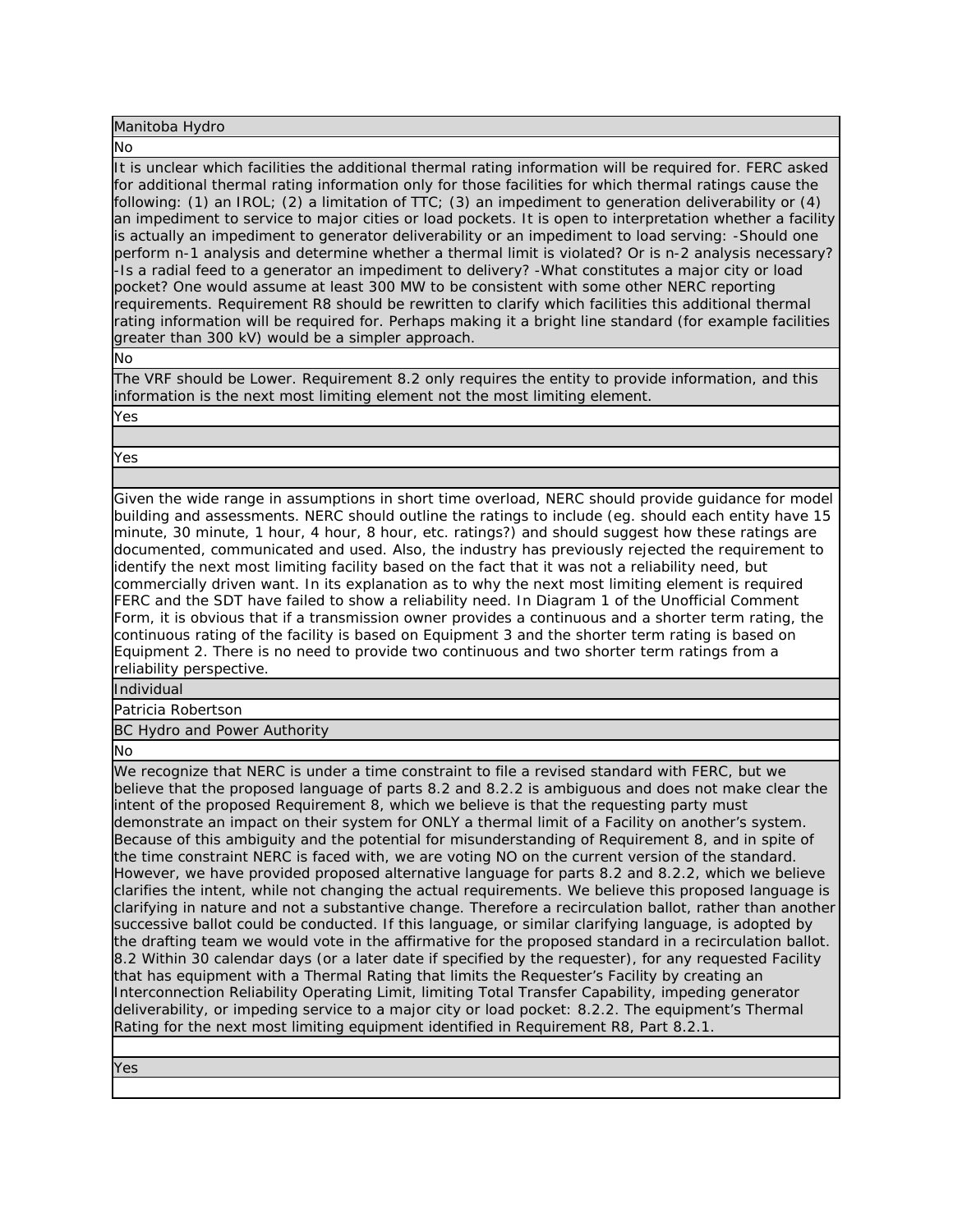Individual

Andrew Pusztai

### American Transmission Company, LLC

Yes

ATC proposes revising the wording of Requirement R8 to more carefully refer to the Thermal Ratings of the requested Facilities: (see changes below) R8.1 . . . R8.1.1 Thermal Ratings for the requested Facilities R8.1.2 Identify the limiting equipment associated with the Thermal Ratings of the requested Facilities R8.2 . . . R8.2.1 Next Thermal Ratings for the requested Facilities beyond the most limiting equipment R8.2.2 Identify the limiting equipment associated with the next Thermal Ratings of the requested Facilities These revisions are proposed by ATC because a Thermal Rating for a Facility could be based on more than one piece or type of equipment. For example, a Facility could have two switches with the same rating or two different items (breaker and relay) with the same rating. Conversely, the piece or type of equipment associated with the Thermal Rating and the next Thermal Rating could be one single item. For example, the equipment could be the line conductor, but different sections of the line conductor could have different ratings due to different ground clearances, wind exposure, or conductor types.

Yes

ATC agrees, however, believes the Violation Risk Factor for requirement 8 should be changed to "Low" and the Time Horizon for requirement 8 should be "Planning". Information pertaining to a second limit is informational because an operator at the desk cannot act on this information without obtaining additional information or technical support. Furthermore, the fact that the information must be specifically requested validates a lower risk level.

Yes

| Yes                                                                                                 |
|-----------------------------------------------------------------------------------------------------|
|                                                                                                     |
|                                                                                                     |
| Individual                                                                                          |
| Brian Jacoby                                                                                        |
| <b>BGE</b>                                                                                          |
| Yes                                                                                                 |
| No comment.                                                                                         |
| Yes                                                                                                 |
| No comment.                                                                                         |
| Yes                                                                                                 |
| No comment.                                                                                         |
| Yes                                                                                                 |
| No comment.                                                                                         |
| No comment.                                                                                         |
| Individual                                                                                          |
| Darrin Adams                                                                                        |
| East Kentucky Power Cooperative                                                                     |
| Yes                                                                                                 |
|                                                                                                     |
| Yes                                                                                                 |
|                                                                                                     |
| <b>No</b>                                                                                           |
| EVPC does not believe that the identity of the limiting equipment is percessive provide a reliabile |

that the identity of the limiting equipment is necessary to provide a reliabile BES. Therefore, this information should not be required in R8 or M8.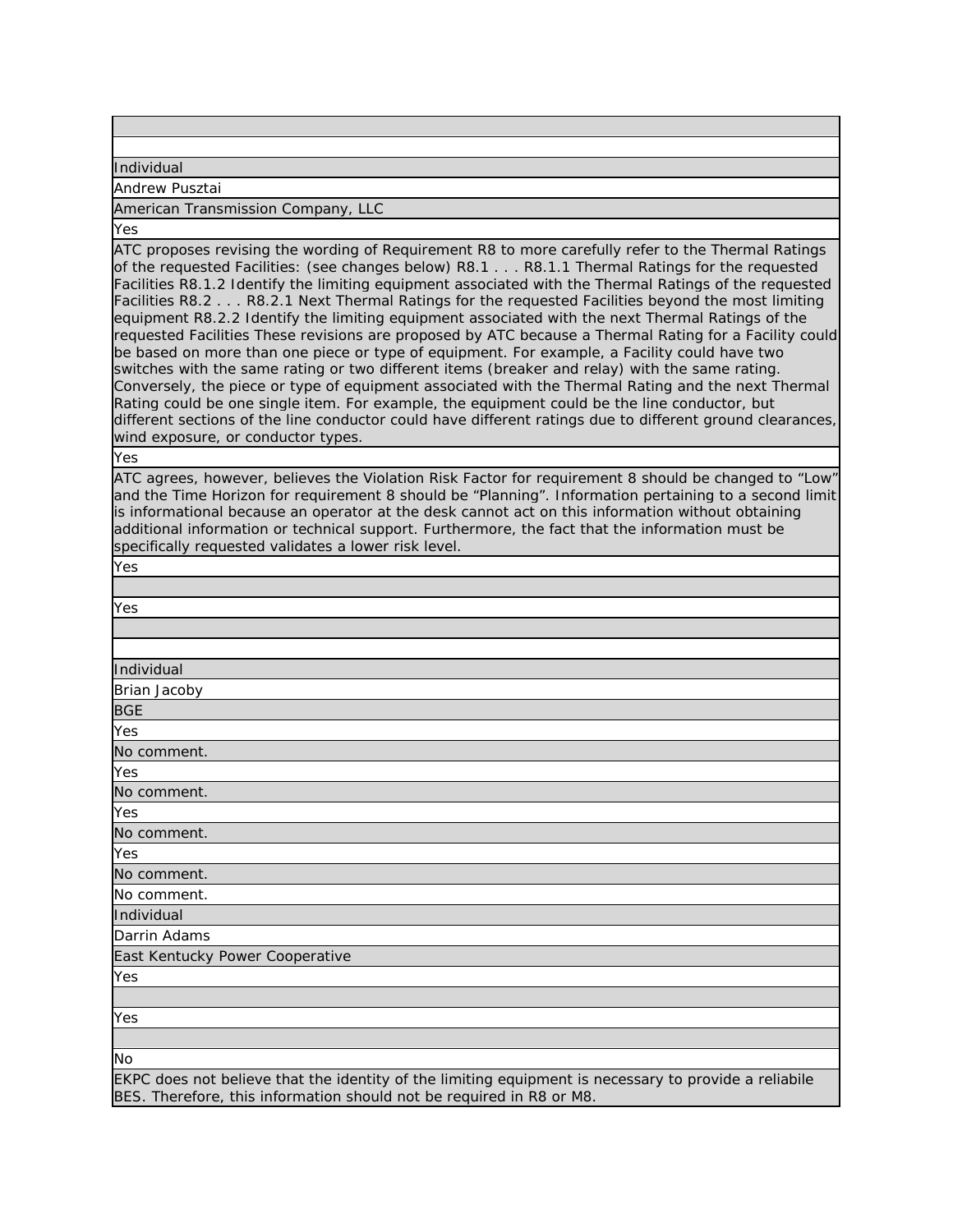Yes

It is not clear how requiring identification of the most limiting component and the second most limiting component results in a more reliable system. The identity of these components may vary over a range of ambient temperatures and network topology conditions. It would be nearly impossible to capture this information in a static published document for all possible system operating conditions. Furthermore, the time and effort involved in identifying and documenting the increase in Facility Ratings based on the second most limiting component outweighs the benefits of knowing this information. From a reliability perspective, demonstrating that Facility Ratings do not exceed the rating of the most limiting component per Requirement 1.2 is sufficient. The system will be operated using these Facility Ratings to maintain system reliability. Some entities might be interested in the second most limiting component in order to know how much the rating can be increased. But this is more of an economic evaluation when developing a specific project rather than a reliability issue, and therefore should not be a requirement included in a Reliability Standard. Another issue with Requirement 8 is that the terms "most limiting equipment" and "next most limiting equipment" are not well defined, particularly when taken in conjunction with paragraph 76 of FERC's September 16, 2010 Order. The example given in that paragraph seems to indicate that the most limiting equipment is the component that is limiting for normal conditions, whereas the next most limiting equipment is the component that is limiting for contingency conditions. This does not appear to be the intent of Requirement 8. Clarifying language is necessary to eliminate the confusion.

# Group

Southern Company Transmission

JT Wood

No

The R8 requirement does reflect the Directive however we believe that item (3) should be limited to generators who have firm transmission service. We also have concerns over the undefined terms used in item (4) "major cities" and "load pockets". Also see question 5 comments. Proposed change 8.2.1. If a Facility has a shorter term rating higher than its continuous rating such that another piece of equipment in the Facility would become the most limiting in the shorter term then the identity of the existing next most limiting equipment of the Facility 8.2.2. If the condition in 8.2.1 exists then provide the Equipment Rating for the next most limiting equipment identified in Requirement R8, Part 8.2.1. Otherwise indicate to the requestor that the limit provided in 8.1 applys.

Yes

Yes

Yes

The follow comment uses the Comment form example definitions and Diagram 1 labeling from the Reliability Objective Discussion section – labeling of point (E2) and (E3) was added to Diagram 1 for clarity. We believe that the intent of the Directive's requirement, as clarified in the September 16, 2010 Order, is to identify situations where an increased short term or emergency rating of equipment 3 could result in equipment 2 becoming the limiting component in the short term. In that case the identity of both equipments and their ratings, (E3) continuous rating and (E2) shorter term rating, would seem to meet the Directive's clarified requirement. In cases where the limiting equipment's continuous rating is equal to its emergency rating (equipment 3 blue curve is a straight line) there would not be a need to specify a second component. The "Reliability Objective Discussion" and R 8.2.2 goes much further by suggesting that four data points are required being the continuous and emergency ratings for limiting and next most limiting equipment.

Individual

Tony Kroskey

Brazos Electric Power Cooperative

No

See response to Question 5.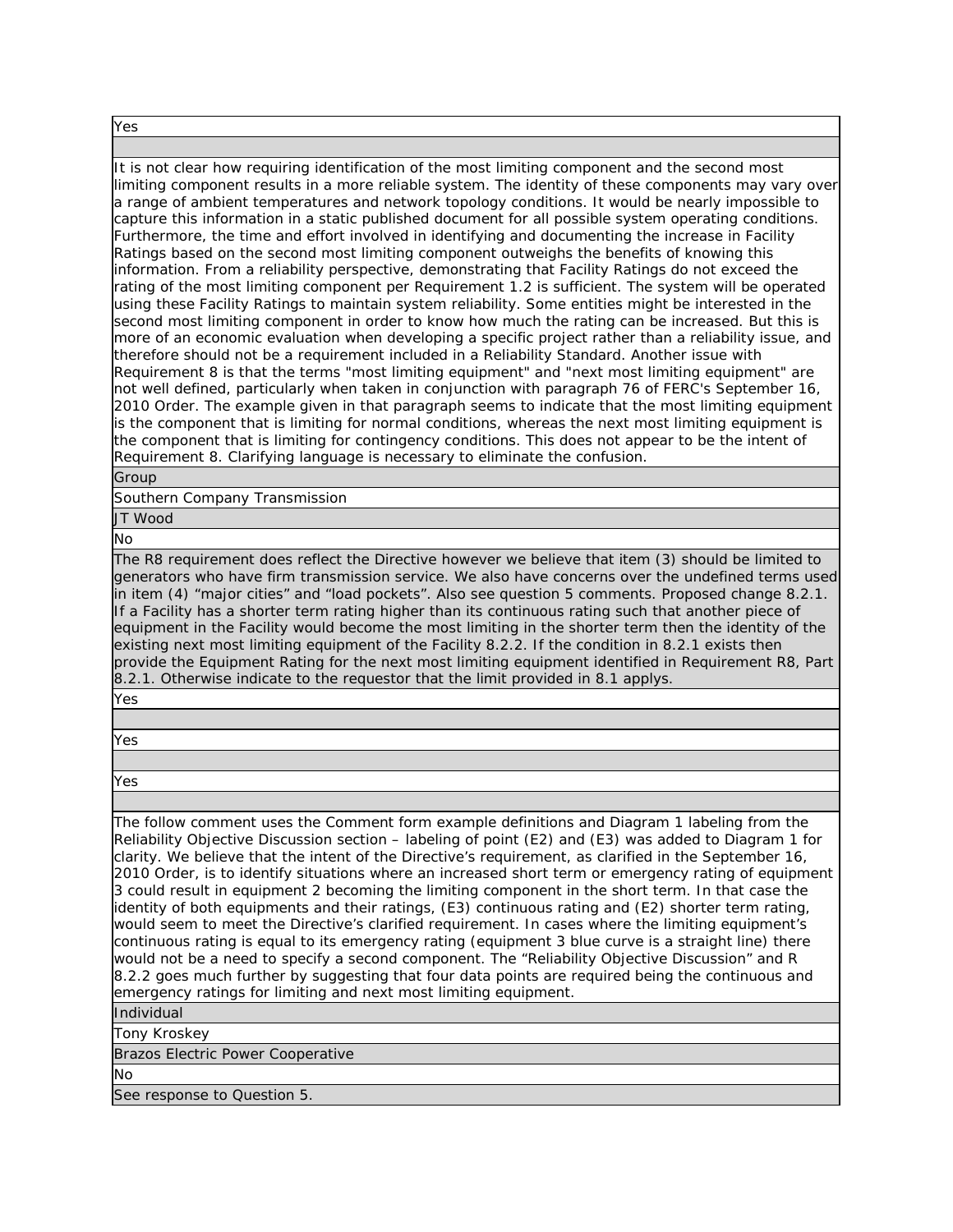From a reliability perspective, demonstrating that facility ratings do not exceed the rating of the most limiting component per Requirement 1.2 is sufficient. Even though the SDT has developed what some may consider a reasonable compromise by requiring identification of the second most limiting component, it is not clear how this results in a more reliable system. Some entities might be interested in the second most limiting component in order to know how much the rating can be increased. But this is more of an economic evaluation when developing a specific project rather than a reliability issue. The proposed standard lacks clarity. For example, part of the purpose from FERC 693 was to 'identify the limiting component(s) and define the increase in rating based on the next limiting component(s) for all critical facilities'. How does the proposed requirement give an entity guidance on how to detail the increase and what are considered 'all critical facilities'? Is simply having it in the MLSE sufficient?

Individual

Jim Keller

We Energies

No

R8 applies only to Generator Owners subject to R2, that is, those who own the GSU and high-voltage leads to the transmission interconnection point. This Requirement needs to be clarified to indicate whether it applies only to the equipment between the GSU and the transmission interconnection point, or if it applies to all the equipment between the generator and the interconnection point. Yes

Yes

We maintain that the changes based on the FERC directive should not be applied to Generator Owners. The connection from the generator to the transmission system is a radial connection which by its nature does not significantly impact the power transfer capability across the Bulk Electric System. The effort and cost for Generator Owners to be subject to these additional requirements is not accompanied by an increase in reliability, and is therefore not justified.

Individual

Claudiu Cadar

GDS Associates

Yes

a. We do agree that the proposed requirement R8 addresses FERC directive from Order 693, Paragraph 756, however we disagree with the language used within the requirement in several instances as follows: • The applicability to the GO should not be stated in parenthesis. We suggest rewording such as "Each Transmission Owner and Generator Owner shall provide […]" • The information provided by the GO and TO is based upon their own process and schedule and may not coordinate with the request from the RC, TP, etc. FR SDT explained that "If one party declines to agree to a schedule, then both parties could be in violation of the requirement. If a requesting entity imposes unreasonable schedules for obtaining the ratings, the responding entity should have recourse through NERC and/or FERC", however we believe that rather to pile up the entities found noncompliant due to the schedule incompatibility, the standard shall be adjusted to permit reasonable timeframes. • It is unclear why two most limiting pieces of equipment must be identified. If a Generator or Transmission Owner must notify and provide its Facility Ratings for new or re-rated facilities as required in R7 what purpose does the second limiting factor have?

No

a. Development of a percentage based Violation Severity Level seems arbitrary and capricious. There is no assistance provided in understanding what constitutes a required Rating information submittal. Smaller projects with less equipment will be penalized greater. b. We do not see how the percentages on which the responsible entities have missed to provide the required information to the requesting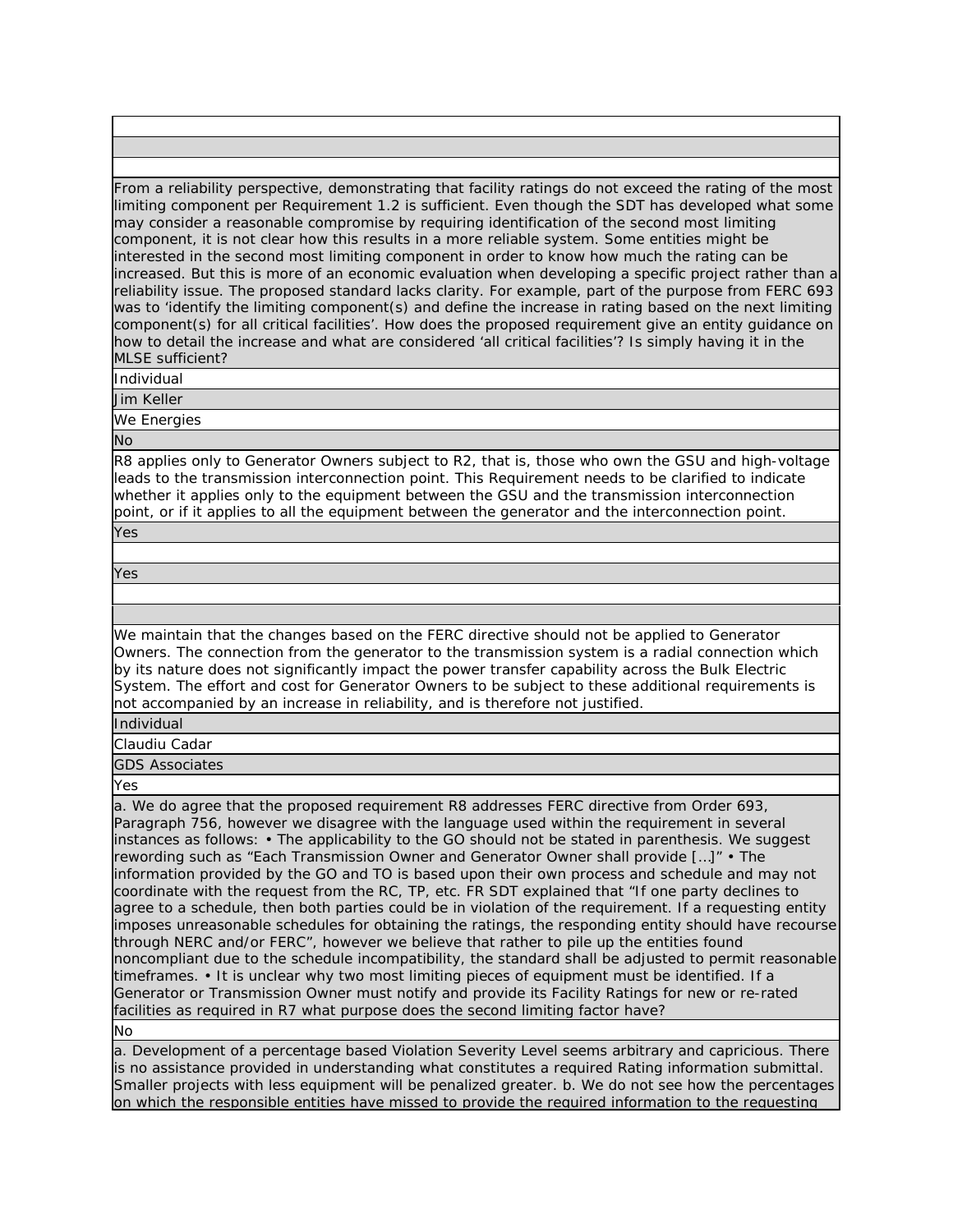entities can be estimated. c. We can agree on the proposed number of days used in the VSLS criteria, but not if the schedule is entirely decided by the requesting entity.

No

a. The applicability to the GO should not be stated in parenthesis. We suggest rewording such as "Each Transmission Owner and Generator Owner shall have […]"

Yes

a. Title • The title of proposed version 3 of the standard states simply "Facility Rating" while the current FAC-008-1 is defined as the "Facility Rating Methodology". We agree on this if there is a reason to combine the two FAC-008 and FAC-009 altogether, otherwise the title should be kept the same. b. Requirement R1 • While it is indicated that the line of demarcation between generation facilities and transmission facilities is the step up transformer, the equipment after the generator step up transformer is usually considered, and rightfully so, a generator lead. The unilateral assertion that equipment after the generator step up transformer be considered transmission type equipment is incorrect. This sets up a situation where all Generator Owners would be seen as a Transmission Owners, which is not proper. • The main step-up transformer is not an appropriate reference in the standard. Although FR SDT have previously agreed that "the main step up transformer may not be the point of interconnection", and explained that the R1 and R2 should be considered together as "R1 relates to the electrical rating of the generator and R2 relates to transmission type equipment (if owned by the GO) from the end point in R1 to the point of interconnection", this would not support the main purpose of the standard as to be generally applicable on all and any of the various generation facility topologies. While in R1 the GO is required to have "documentation for determining the Facility Ratings", R2 requires the GO to have "a documented methodology for determining Facility Ratings (Facility Rating Methodology)". In other words R1 it seems to require the actual Facility Ratings along with the premises related to how these were determined including the methodology, while R2 requires only the methodology. FR SDT's justification is in contradiction with the language used. We suggest rewording both requirements R1 and R2 as to reference only the point of interconnection and not some specific equipment. • Why is nameplate rating left out of the first bullet in R1.1 but included in the first bullet of R2.1? Is this an indication that nameplate data is not a valid rating methodology? Are the rating methodologies not left to the entity to determine? • What is meant by engineering analyses? This term is very broad and can be interpreted multiple ways. Would this not add confusion to the Audit process as different Regions interpret engineering analyses in different ways? Could this not bring about unequal enforcement? c. Requirement R2 • While R1 references ANSI and IEEE, requirement R2 references IEEE and CIGRE standards. Even though, as explained by the FR SDT, "ANSI/IEEE/GIGRE, etc, are examples and are meant to provide flexibility" the language of the standard should not be ambiguous or to reflect a selective and impartial approach. We suggest that any reference to technical standards to be provided such as "[…] industry standards (e.g. Institute of Electrical and Electronic Engineers (IEEE) standard / International Council on Large Electric Systems (CIGRE) standards / American National standard Institute (ANSI) standards, etc.)". • Why isn't the verbiage in Requirement 2.1 first bullet carried throughout the document (R2.2.2 & R3.2.2)? • Second bullet on R2.1 would detail the acronym for IEEE while the first reference of these standards in R1.1 is inadvertently missing this. Generally, the acronyms are explained at their first use in the text of the document. Please see also prior comment and correct the language accordingly. • What determines the average temperature at 2.2.3? How many years of data must be analyzed to provide an average? How are unusual events or variations handled? • We assume that the details pertaining the ambient conditions at 2.2.3 are meant to widen and clarify to which extent these should be considered, however we believe that the statement "[…] as they vary in real-time)" would rather confuse the GO as they may figure the likelihood of a dynamic approach. We suggest rephrasing such as "Ambient conditions (as considered by the Generator Owner based upon local conditions or / and industry standards)" • Although the footnote 1 is to serve as an example for what type of operating limitations to be considered, we believe that this can generate confusion. For instance the GO can understand that is required to consider various operating limits determined by any equipment temporarily taken out of service. While we believe that FR SDT has not envisioned this approach, we suggest deleting the word "temporary" from the footnote. • We consider that the language used at 2.4 is not the best choice. We suggest rephrasing this as follows: "2.4. The process by which the Rating of equipment that comprises a Facility is determined reflecting all of the following: 2.4.1. The equipment addressed including, but not be limited by the conductors,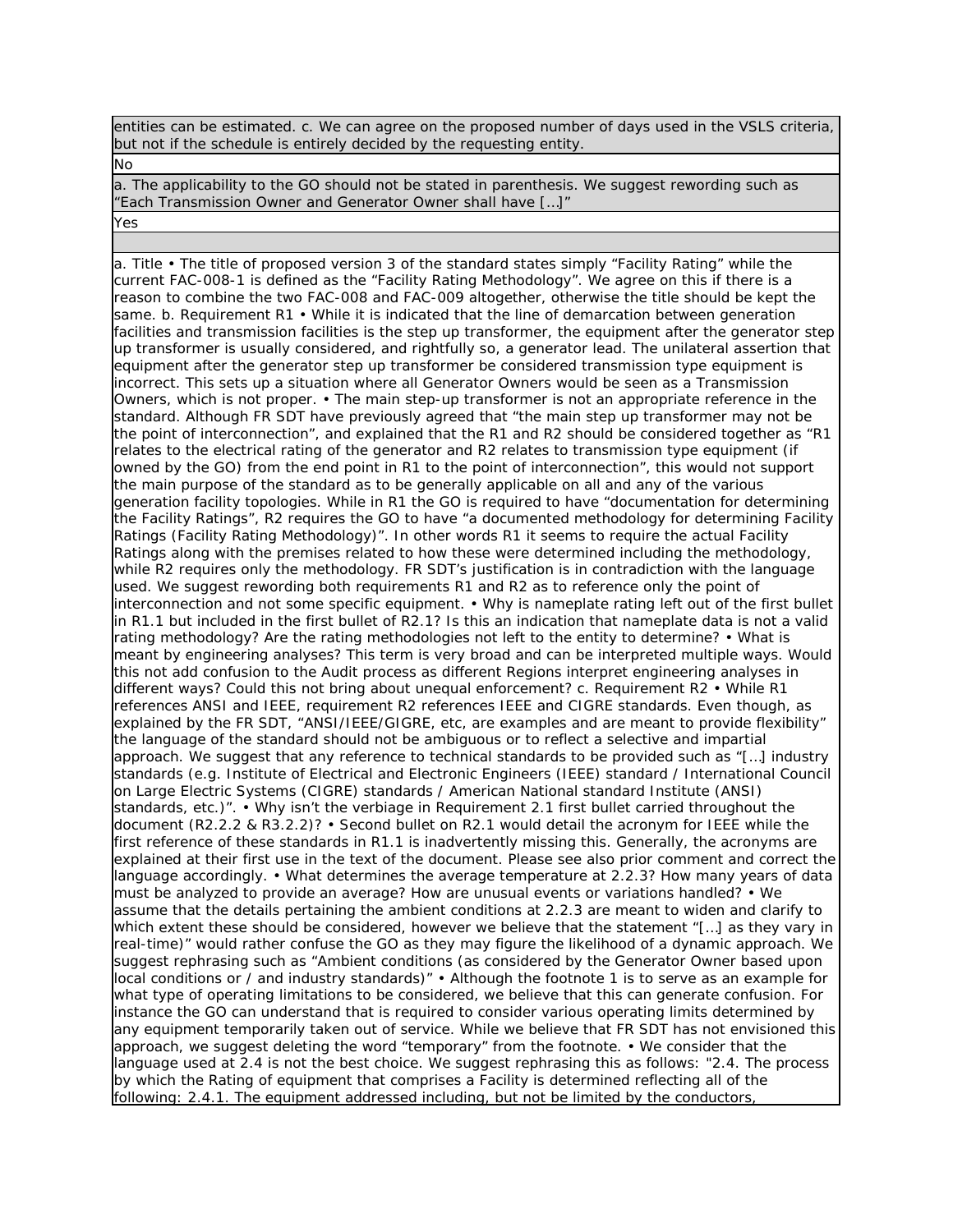transformers, relay protective devices, terminal equipment, series and shunt compensation devices, etc. 2.4.2. The corresponding equipment Rating characterized at a minimum, by its Normal and Emergency Ratings (or Continuous / Shorter Term Ratings)" d. Requirement R3 • See R1, R2 comment pertaining the standards reference. • See R2 comment pertaining the ambient conditions  $\cdot$ See R2 comment pertaining the operating limitations  $\cdot$  We consider that the language used at 3.4 is not the best choice. See comment and suggested changes at 2.4 e. Requirement R4 • Not sure why the GO is required to make available the documentation for determining the Facility Ratings along with the methodology, while the TO is required to provide only the methodology. • The number of calendar days (21) to provide information is unusual. Most Standards have a period of 30 or 45 calendar days. Should there be consistency amongst all Standards? Would the change from 15 to 21 to 30 impact reliability? f. Requirement R5, R6, R7, R8 • It seem that there is some overlap in between this standard and FAC-009-1

Individual

Bill Middaugh

Tri-State G&T

Yes

No

Yes

There is room for confusion where the VSLs for R7 and R8 use the phrase "missed meeting the schedules." Depending on the intent, it should perhaps be changed to "missed meeting one or more schedules" or "missed meeting all of the schedules" in each of the VSLs.

| Yes            |
|----------------|
|                |
| None           |
| Group          |
| Luminant Power |
| Mike Laney     |
|                |

Yes

Yes

Yes

Yes

Luminant agrees that the Facility Rating standard should be revised and thanks the Standard Drafting Team (SDT) for their work and the opportunity to comment. The standard appears to be written to be more applicable to transmission owners and associated equipment and not to that of Generation Owners (GO). Luminant is concerned that the draft standard is not always clear as to what ratings are expected from GOs, and offers the following comments for consideration by the SDT. Requirement R1 is not clear what Ratings documentation has to be developed by the GO. The standard should only apply to the generating unit output capability, and then the equipment from the generator leads to the Point of Interconnection (POI). The requirements should not apply to the individual components that make up the generating unit such as boiler components, feedwater systems, condensate systems, environmental controls, etc. Getting into the details and systems that compose a generation unit would not provide any substantial benefit to the rating of the unit. Requirement R2.4 seems to imply the scope from the generating leads out to the POI, but it needs to be specifically clarified in the standard. Requirement R1 should contain a provision where the rating of a generating unit can be based upon a regulatory or legal limit to unit output. R1.2 appears unnecessary as the prime R1 requirement implies an accurate overall rating. Requirement R2.2 is confusing as to how it applies in relation to R2.1, in particular if the GO uses OEM information to rate the equipment. The footnote on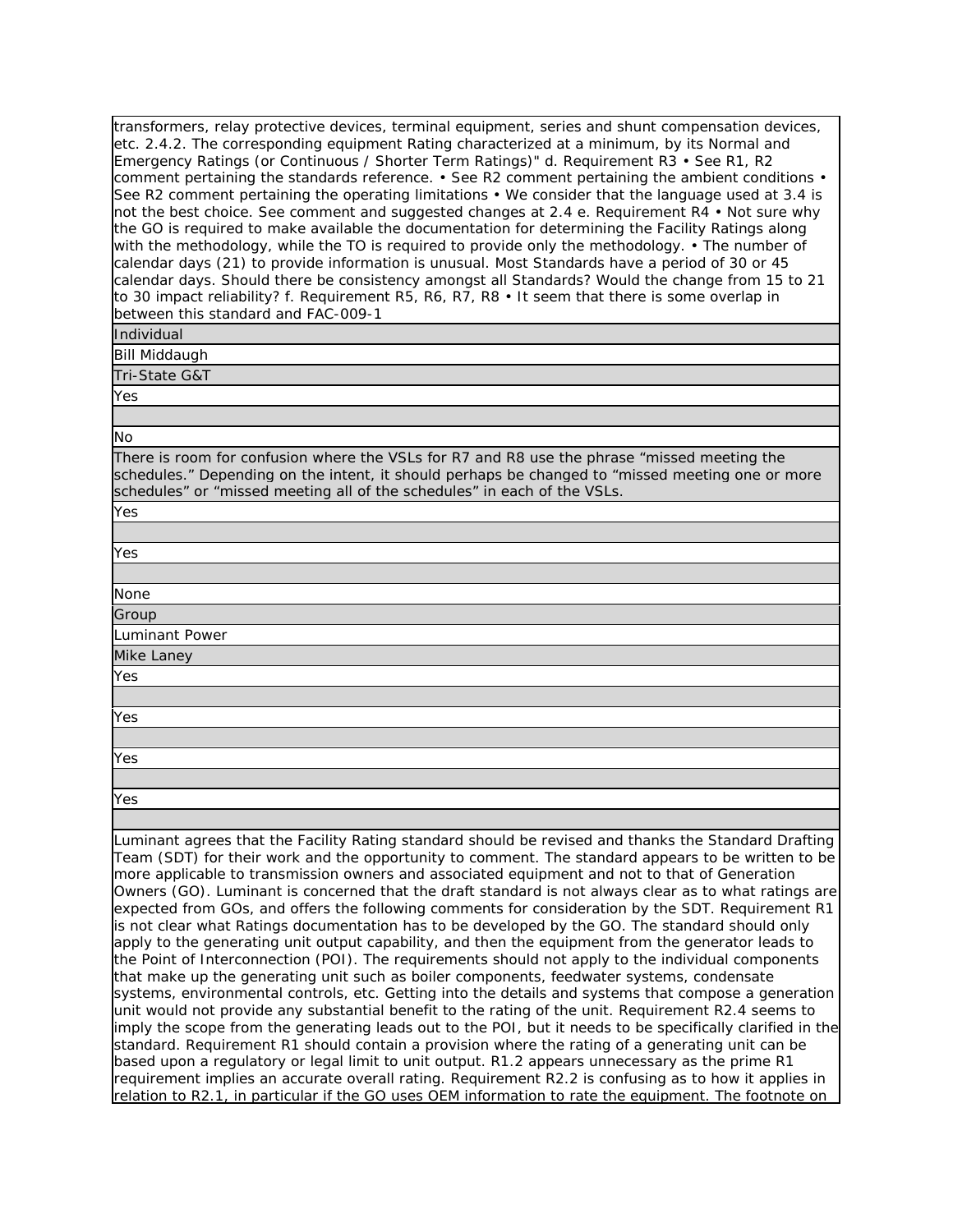2.2.4, Operating limitations should be removed. Other NERC standards require unit conditions such as temporary deratings or unit capability changes to be reported to the BA or TOP in a timely manner. Requirement R2 has a Time Horizon of Long Term Planning, and temporary derates do not appear to fit that criteria. Requirement 2.4.2 requests both the normal and emergency rating for equipment from the MPT to the POI. While that may be needed and modeled for some situations, it is not necessary for all facilities. For example, at a generating facility where the lines, breakers, busswork and other electrical components from the MPT to the POI were designed and constructed well in excess of the output capability of the generating unit (and there is no transmission thru flow), the connections may not all be modeled to that level of detail. Luminant suggests the following language revision for 2.4.2: "The scope of the Ratings addressed shall include as a minimum both Normal and Emergency Ratings, where applicable and when requested by the Planning Authority or Planning Coordinator". Requirement R7 needs a boundary on the timeframe for a response. The way the current requirement is written, a requesting entity to send a notice to a TO or GO that they are scheduled to provide information one day later. Luminant suggests the language be modified as follows: "…as scheduled by such requesting entities, but not sooner than 30 calendar days from the date of a specific request". Requirement R8 seems to imply that the applicable GO equipment is that in R2, it is not explicit. In a generating plant, there is a wide variety of equipment that may have a thermal rating. It appears the intent was to address Thermal Ratings for transmission type equipment only. Please clarify that for the GO, R8 only applies to GO equipment from the MPT to the POI. Requirement 8.1 (similar to R7) needs a boundary on the timeframe for a response. Luminant suggests the language be modified as follows: "As scheduled by the requesting entities, but not sooner than 30 calendar days from the date of a specific request". Requirements 8.2.1 and 8.2.2 could be combined as follows: "The identity and Equipment Rating of the next most limiting equipment of the Facility". The Requirement R8 proposed changes have an applicability to Generator Owners, however the SAR Applicability Section only has the Transmission Owner box checked.

Group

Southern Company Generation (SCG) Technical Services

Bill Shultz

No

The R8 requirement does reflect the Directive however we believe that item (3) should be limited to generation having firm transmission service. Proposed change: 8.2.1. If a Facility has a shorter term rating higher than its continuous rating such that another piece of equipment in the Facility would become the most limiting in the shorter term then the identity of the existing next most limiting equipment of the Facility 8.2.2. If the condition in 8.2.1 exists then provide the Equipment Rating for the next most limiting equipment identified in Requirement R8, Part 8.2.1. Otherwise indicate to the requestor that the limit provided in 8.1 applies.

Yes

Yes

Yes

The following comment uses the Comment form example definitions and Diagram 1 from the Reliability Objective Discussion section: We believe that the intent of the Directive's requirement, as clarified in the September 16, 2010 Order, is to identify situations where an increased short term or emergency rating of Equipment 3 could result in Equipment 2 becoming the limiting component in the short term. In that case the identity of both equipments and their ratings, the Equipment 3 continuous rating and the Equipment 2 shorter term rating, would seem to meet the Directive's clarified requirement. In cases where the limiting equipment's continuous rating is equal to its emergency rating (Equipment 3 blue curve is a straight line) there would not be a need to specify a second component. The "Reliability Objective Discussion" and R 8.2.2 goes much further by suggesting that four data points (two for Equipment 3 and two for Equipment 2) are required being the continuous and emergency ratings for limiting and next most limiting equipment. Individual

Rex Roehl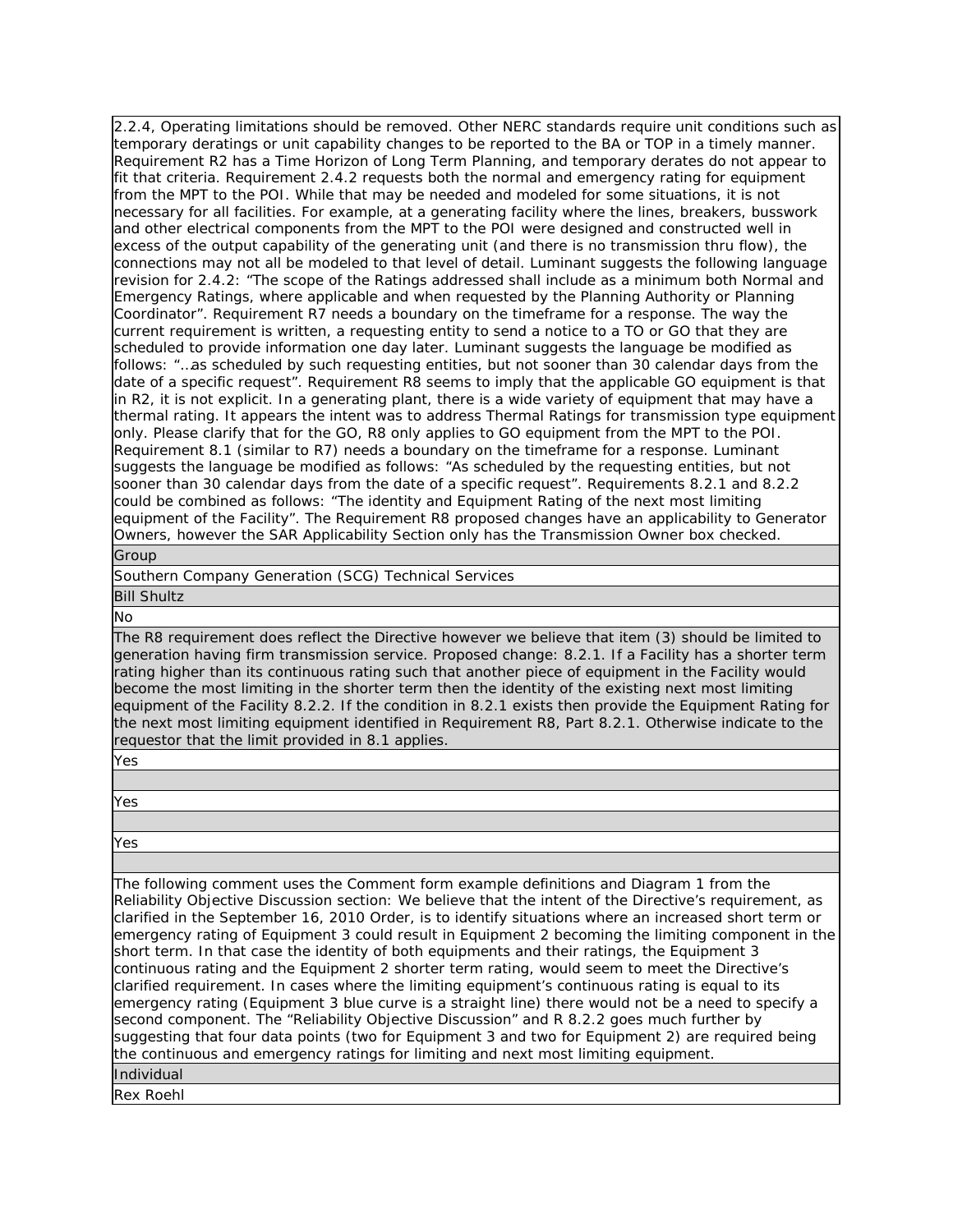Indeck Energy Services

#### No

The FERC order addresses limiting elements for different time periods, continuous versus short term. R8 is drafted based upon the diagram in the printed comment form which misses FERC's point. At either the continuous duty period (eg 24 hours) or at the emergency (eg 4 hour) duty period, the limiting element will always limit the equipment. The FERC order identifies the difference between the E3 limiting in the continuous duty period and E2 in the emergency duty period. And if the duty period was further modified, such as to 15 minute duty period, then a different element such as E1 might be limiting. R8 doesn't grasp FERC's issue. An IROL or other analysis would seem to be for a different period than what some TO's or GO's would rate their facilities at based upon R2. R8 should define in the Request to the TO or GO, what duty period is relevant for the particular condition that is being analyzed (eg 15 minutes or 4 hours) and request a rating for that duty period.

No

The VSL's are focused on a TO with numerous ratings to provide. A GO might only have one. The GO violation would always be Severe. The number of ratings not provided should be an "either or" with the percentage, such as: Lower VSL: The responsible entity failed to provide more than 5 Ratings or provided less than 100%, but not less than 95% of the required Rating information to all of the requesting entities. Moderate VSL: The responsible entity failed to provide more than 10 Ratings or provided less than 100%, but not less than 90% of the required Rating information to all of the requesting entities. High VSL: The responsible entity failed to provide up to 15 Ratings or provided less than 100%, but not less than 85% of the required Rating information to all of the requesting entities. Lower VSL: The responsible entity failed to provide up to 20 Ratings or provided less than 85% of the required Rating information to all of the requesting entities.

No

M8 fails to indicate that the TO or GO only need evidence of responding to specific requests.

Group

Public Service Enterprise Group

Mikhail Flakovich

No

Comment #1 PSEG suggest numbering the 4 scenarios in section 8.2, similar to how it was numbered in the FERC paragraph 756. Also, the FERC paragraph used the word "causing" but the standard used the word "having". Therefore it would read as: "Within 30 calendar days (or a later date if specified by the requester), for any requested Facility with a Thermal Rating that the requester has identified as causing one of the following 1. An Interconnection Reliability Operating Limit (IROL); 2. A limitation of Total Transfer Capability, 3. Impeding generator deliverability, or; 4. Impeding service to a major city or load pocket:" Comment #2: Would the requesting entity be allowed to ask for this data at each of the registered entity's facilities at the same time, or would it only be one facility at a time?

Yes

Yes

Yes

N/A

Individual

Michael Schiavone

Niagara Mohawk (National Grid Company)

Yes

While we agree R8 meets the FERC Directive, we believe there are things that can still be done to improve the requirement. 1. Eliminate requirement R 8.2 (reproduced below). There is a lot of ambiguity in the term "major city or load pocket" and hence the proposal to completely eliminate the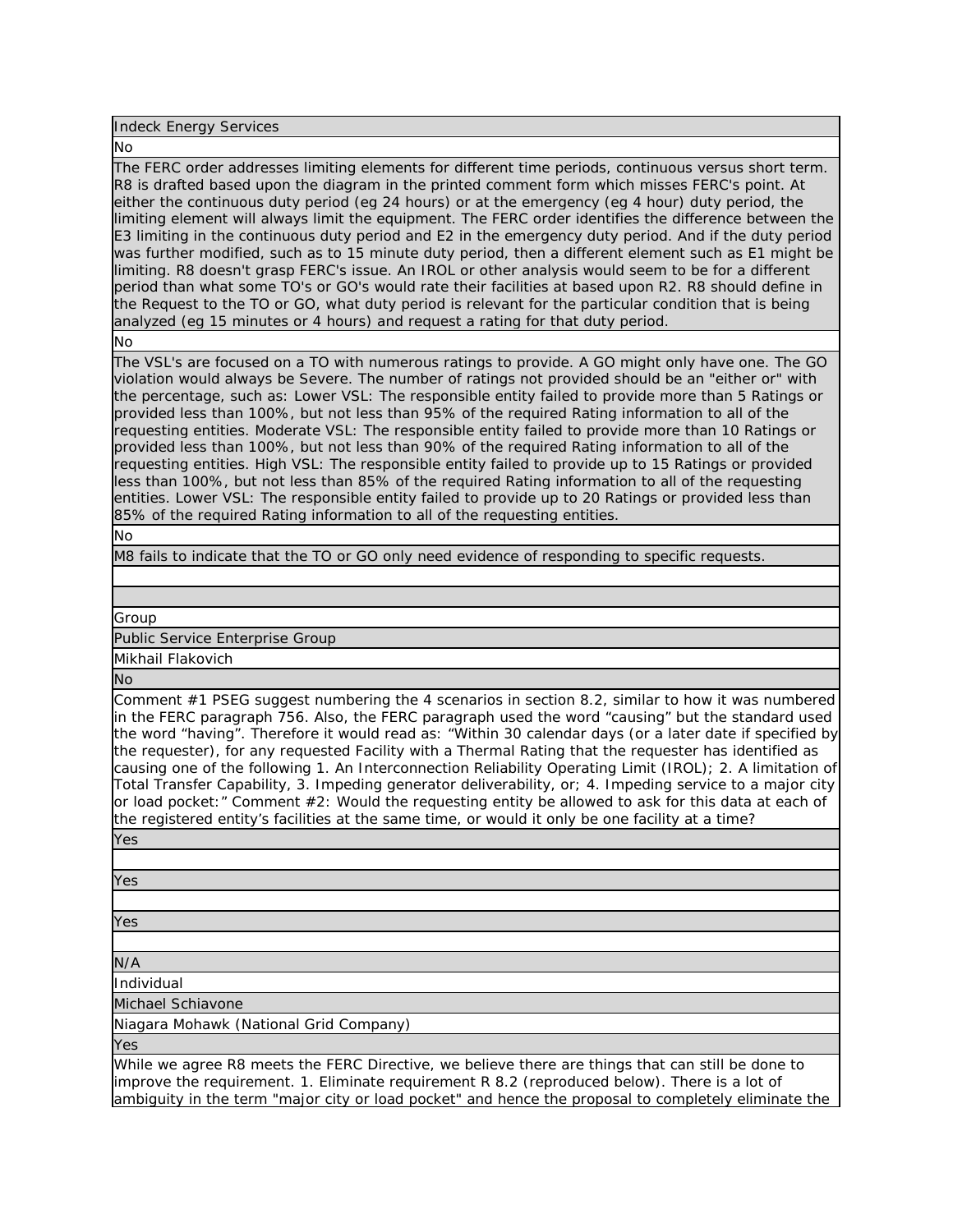requirement. 2. For R 8.1.2 "identity of the most limiting equipment of the Facilities" RSC believes this would be applicable to each individual Normal and Emergency rating, and be required to be provided. We believe this proposed revision may have gone beyond the intent of the FERC Directive. No

The selection of 100% to 95%, and 95% to 90%, etc, seems arbitrary and not based on a reliability reason. It is T hard to understand how one would classify whether the information provided would fall into those percentage categories and would then cause the risk to move from low to severe. Yes

Yes

1) We feel it is most appropriate that the requesting party as proposed needs to have a legitimate reliability reason for requesting the information and they would be limited to the particular functional entities noted in the requirement as drafted. 2) National Grid already provides responsible parties (including the appropriate Reliability Coordinator, Planning Coordinator, and Transmisison Operators) with ratings of shorter terms than continuous, as well as ambient based ratings, which can and do get applied to handle certain type of scenarios presented in the webinar. National Grid believes that there is no special request needed for these parties to obtain such ratings, nor is there a need to ignore any equipment in development of such ratings. Moreover, ignoring existing equipment raises question of what potential reliability impacts would come along with this approach. 3) The treatment of multiple instances of same sized equipment (like several 800A disconnect switches in a circuit), is left unclear. In the webinar, one NERC response said to lump them all together and go to next higher limit. Another said to indicate such was the case that several pieces of equipment impose same limit. It was apparent that the only recourse would be to include language in each entity's ratings methodology should address how this is handled. It is suggested that this issue be addressed in the standard otherwise it will likely need to be addressed in a CAN or Interpretation Request. 4) Description of how this info would be used implied that ops planner might exceed the most limiting element rating and go to next most so long as it was not a closely following relay limit that could put circuit at risk of pulling out. It is not clear to us how a system could be operated in excess of equipment ratings for the appropriate duration. The fact that we establish Short Time E emergency (STE) and Long Time Emergency ( LTE )ratings higher than normal ratings that get applied in emergency situations for shorter than normal continuous timeframes seemed to be ignored.

Individual

Saurabh Saksena

National Grid

Yes

While we agree R8 meets the FERC Directive, we believe there are things that can still be done to improve the requirement. 1. Eliminate requirement R 8.2 (reproduced below). There is a lot of ambiguity in the term "major city or load pocket" and hence the proposal to completely eliminate the requirement. 2. For R 8.1.2 "identity of the most limiting equipment of the Facilities" National Grid believes this would be applicable to each individual Normal and Emergency rating, and be required to be provided. We believe this proposed revision may have gone beyond the intent of the FERC Directive.

No

The selection of 100% to 95%, and 95% to 90%, etc, seems arbitrary and not based on a reliability reason. It is hard to understand how one would classify whether the information provided would fall into those percentage categories and would then cause the risk to move from low to severe. Yes

Yes

1) National Grid feels it is most appropriate that the requesting party as proposed needs to have a legitimate reliability reason for requesting the information and they would be limited to the particular functional entities noted in the requirement as drafted. 2) National Grid already provides responsible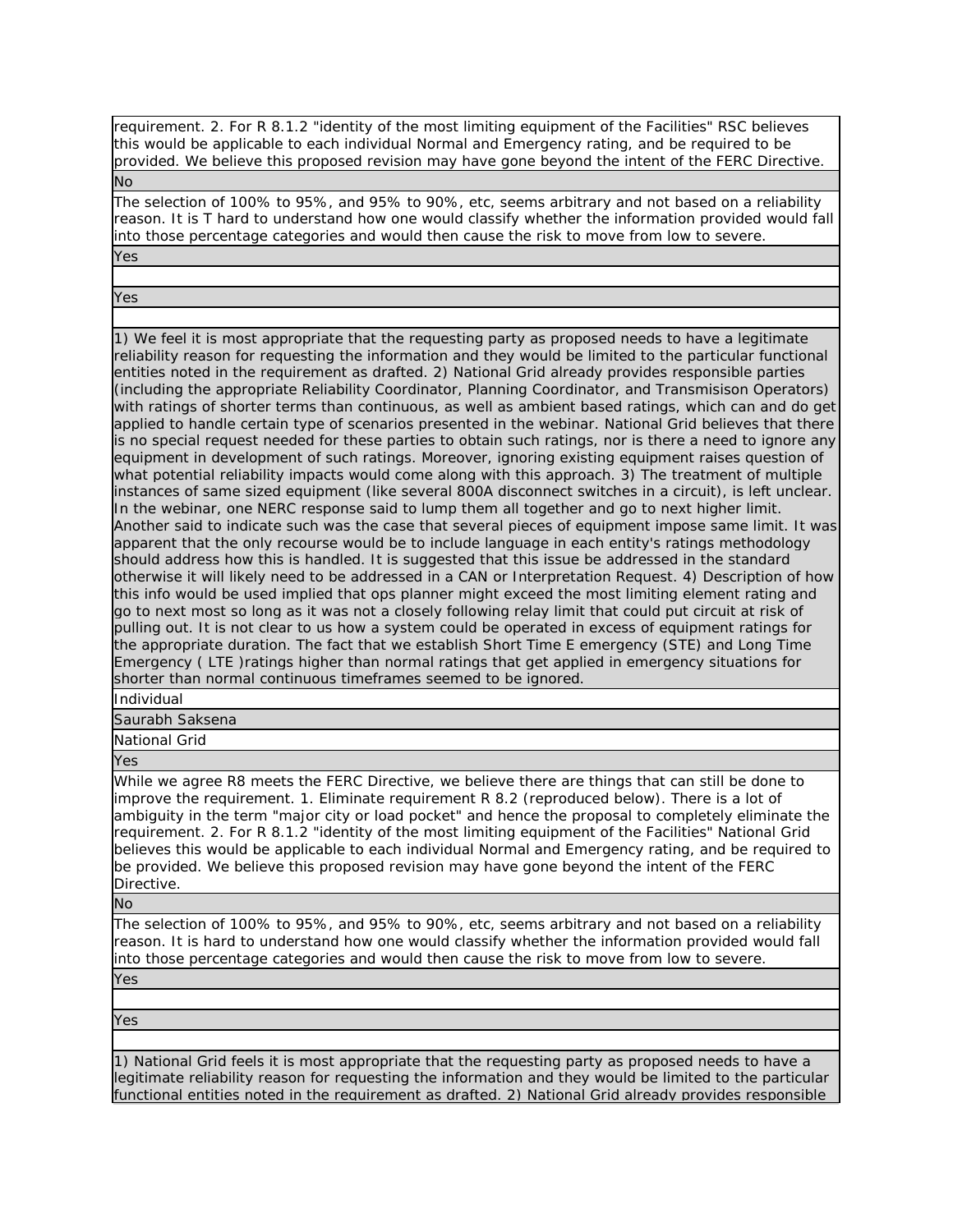parties (including the appropriate Reliability Coordinator, Planning Coordinator, and Transmisison Operators) with ratings of shorter terms than continuous, as well as ambient based ratings, which can and do get applied to handle certain type of scenarios presented in the webinar. National Grid believes that there is no special request needed for these parties to obtain such ratings, nor is there a need to ignore any equipment in development of such ratings. Moreover, ignoring existing equipment raises question of what potential reliability impacts would come along with this approach. 3) The treatment of multiple instances of same sized equipment (like several 800A disconnect switches in a circuit), is left unclear. In the webinar, one NERC response said to lump them all together and go to next higher limit. Another said to indicate such was the case that several pieces of equipment impose same limit. It was apparent that the only recourse would be to include language in each entity's ratings methodology should address how this is handled. It is suggested that this issue be addressed in the standard otherwise it will likely need to be addressed in a CAN or Interpretation Request. 4) Description of how this info would be used implied that ops planner might exceed the most limiting element rating and go to next most so long as it was not a closely following relay limit that could put circuit at risk of pulling out. It is not clear to us how a system could be operated in excess of equipment ratings for the appropriate duration. The fact that we establish Short Time Emergency (STE) and Long Time Emergency ( LTE ) ratings higher than normal ratings that get applied in emergency situations for shorter than normal continuous timeframes seemed to be ignored.

### Group **SRP**

Cynthia Oder

No

The language of requirement R8.2 seems to allow a utility to wail until a request is received to prepare the information. However, if a neighboring utility asked for bulk electric system data, the 30 calendar day time limit would not be enough.

# Yes

Yes

No

NERC does not specify how to handle the common situation where several switches and breakers in a substation bay have the same rating. Do you pick one 3000 Amp breaker, and the 3000 Amp switch next to it is "second most limiting," or do you group all of the 3000 Amp devices as most limiting? When clearance to ground limits a line rating in a certain span, the next upgrade could be a nearby span, and could only be slightly higher. Such results would not provide a good gauge of the cost of a meaningful increase in the line rating. An increase in one line rating wouldn't necessarily add to an IROL (Interconnection Reliability Operating Limit) or TTC (Total Transfer Capability). Extensive power flow, stability and voltage studies are usually needed to know that.

A significant amount of staff time would be required to comply with the proposed "next most limiting element" requirement. It's not clear that the information would be of value to FERC or NERC. In many cases the administrative burden on the utilities would only provide trivial or self-evident results.

Individual

RoLynda Shumpert

South Carolina Electric and Gas

Yes Yes

Yes

Yes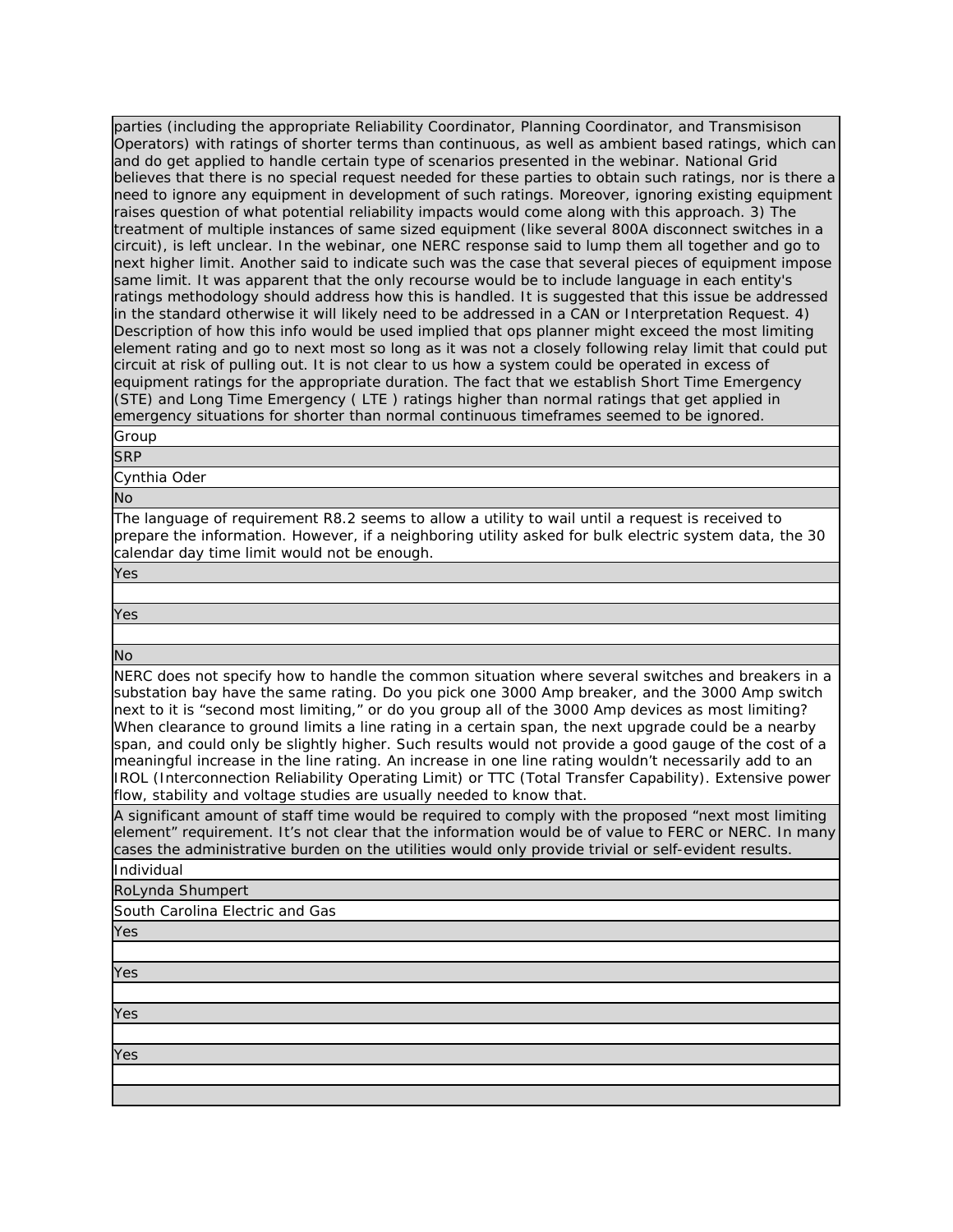# Individual

Dennis Sismaet Seattle City Light

No

We recognize that NERC is under a time constraint to file a revised standard with FERC, but we believe that the proposed language of parts 8.2 and 8.2.2 is ambiguous and does not make clear the intent of the proposed Requirement 8, which we believe is that the requesting party must demonstrate an impact on their system for ONLY a thermal limit of a Facility on another's system. Because of this ambiguity and the potential for misunderstanding of Requirement 8, and in spite of the time constraint NERC is faced with, we are voting NO on the current version of the standard. However, we have provided proposed alternative language for parts 8.2 and 8.2.2, which we believe clarifies the intent, while not changing the actual requirements. We believe this proposed language is clarifying in nature and not a substantive change. Therefore a recirculation ballot, rather than another successive ballot could be conducted. If this language, or similar clarifying language, is adopted by the drafting team we would vote in the affirmative for the proposed standard in a recirculation ballot. 8.2 Within 30 calendar days (or a later date if specified by the requester), for any requested Facility that has equipment with a Thermal Rating that limits the Requester's Facility by creating an Interconnection Reliability Operating Limit, limiting Total Transfer Capability, impeding generator deliverability, or impeding service to a major city or load pocket: 8.2.2. The equipment's Thermal Rating for the next most limiting equipment identified in Requirement R8, Part 8.2.1 No

We recognize that NERC is under a time constraint to file a revised standard with FERC, but we believe that the proposed language of parts 8.2 and 8.2.2 is ambiguous and does not make clear the intent of the proposed Requirement 8, which we believe is that the requesting party must demonstrate an impact on their system for ONLY a thermal limit of a Facility on another's system. Because of this ambiguity and the potential for misunderstanding of Requirement 8, and in spite of the time constraint NERC is faced with, we are voting NO on the current version of the standard. However, we have provided proposed alternative language for parts 8.2 and 8.2.2, which we believe clarifies the intent, while not changing the actual requirements. We believe this proposed language is clarifying in nature and not a substantive change. Therefore a recirculation ballot, rather than another successive ballot could be conducted. If this language, or similar clarifying language, is adopted by the drafting team we would vote in the affirmative for the proposed standard in a recirculation ballot. 8.2 Within 30 calendar days (or a later date if specified by the requester), for any requested Facility that has equipment with a Thermal Rating that limits the Requester's Facility by creating an Interconnection Reliability Operating Limit, limiting Total Transfer Capability, impeding generator deliverability, or impeding service to a major city or load pocket: 8.2.2. The equipment's Thermal Rating for the next most limiting equipment identified in Requirement R8, Part 8.2.1

No

We recognize that NERC is under a time constraint to file a revised standard with FERC, but we believe that the proposed language of parts 8.2 and 8.2.2 is ambiguous and does not make clear the intent of the proposed Requirement 8, which we believe is that the requesting party must demonstrate an impact on their system for ONLY a thermal limit of a Facility on another's system. Because of this ambiguity and the potential for misunderstanding of Requirement 8, and in spite of the time constraint NERC is faced with, we are voting NO on the current version of the standard. However, we have provided proposed alternative language for parts 8.2 and 8.2.2, which we believe clarifies the intent, while not changing the actual requirements. We believe this proposed language is clarifying in nature and not a substantive change. Therefore a recirculation ballot, rather than another successive ballot could be conducted. If this language, or similar clarifying language, is adopted by the drafting team we would vote in the affirmative for the proposed standard in a recirculation ballot. 8.2 Within 30 calendar days (or a later date if specified by the requester), for any requested Facility that has equipment with a Thermal Rating that limits the Requester's Facility by creating an Interconnection Reliability Operating Limit, limiting Total Transfer Capability, impeding generator deliverability, or impeding service to a major city or load pocket: 8.2.2. The equipment's Thermal Rating for the next most limiting equipment identified in Requirement R8, Part 8.2.1 No

We recognize that NERC is under a time constraint to file a revised standard with FERC, but we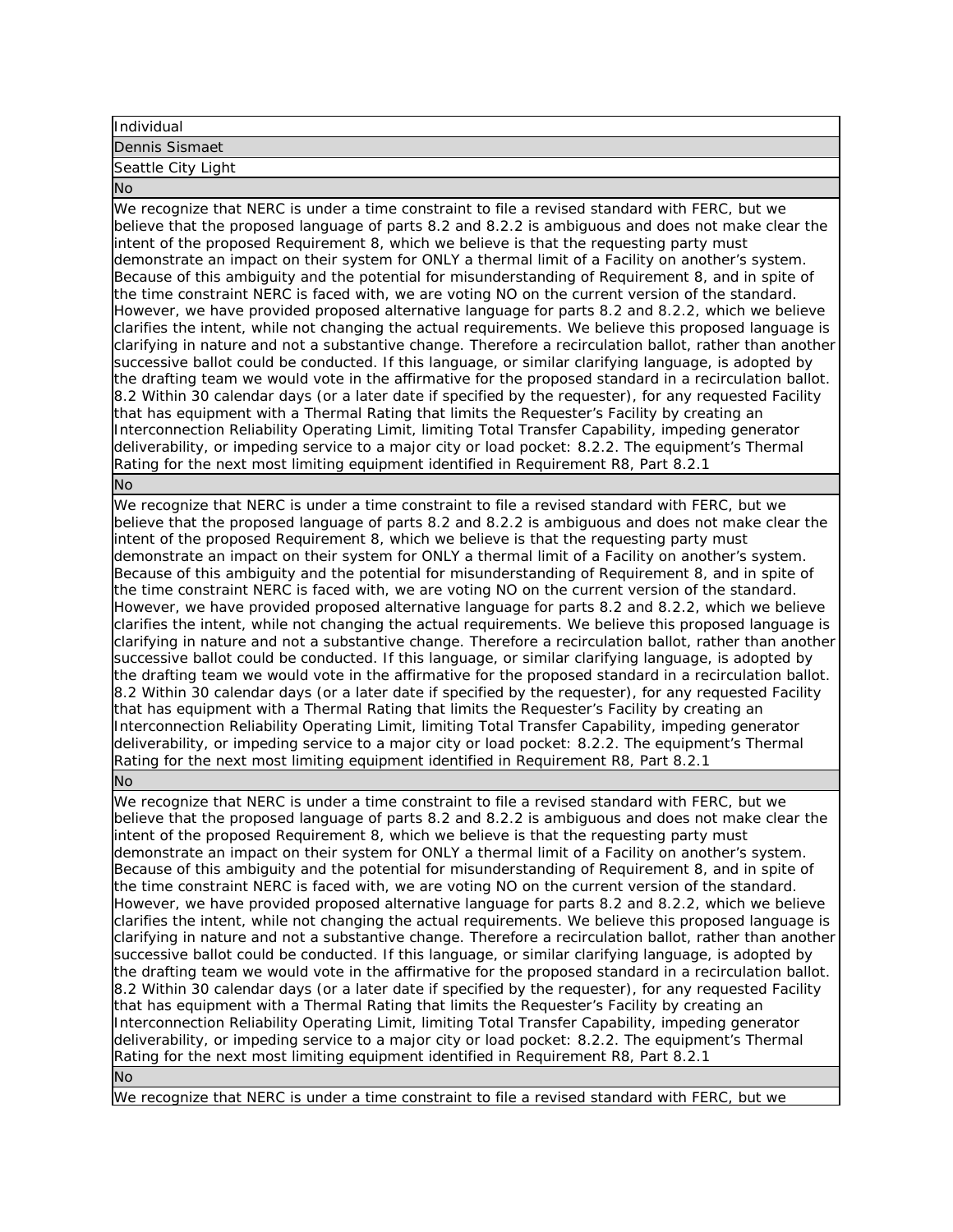believe that the proposed language of parts 8.2 and 8.2.2 is ambiguous and does not make clear the intent of the proposed Requirement 8, which we believe is that the requesting party must demonstrate an impact on their system for ONLY a thermal limit of a Facility on another's system. Because of this ambiguity and the potential for misunderstanding of Requirement 8, and in spite of the time constraint NERC is faced with, we are voting NO on the current version of the standard. However, we have provided proposed alternative language for parts 8.2 and 8.2.2, which we believe clarifies the intent, while not changing the actual requirements. We believe this proposed language is clarifying in nature and not a substantive change. Therefore a recirculation ballot, rather than another successive ballot could be conducted. If this language, or similar clarifying language, is adopted by the drafting team we would vote in the affirmative for the proposed standard in a recirculation ballot. 8.2 Within 30 calendar days (or a later date if specified by the requester), for any requested Facility that has equipment with a Thermal Rating that limits the Requester's Facility by creating an Interconnection Reliability Operating Limit, limiting Total Transfer Capability, impeding generator deliverability, or impeding service to a major city or load pocket: 8.2.2. The equipment's Thermal Rating for the next most limiting equipment identified in Requirement R8, Part 8.2.1

Individual

Jason L. Marshall

ACES Power Marketing

Yes

While it likely will satisfy the FERC directive, proposed Requirement R8 is ambiguous, leaves much room for interpretation, and causes some confusion. For instance, when would an IROL be expected to have a thermal limit? Violations of IROLs by definition can expose a widespread area to cascading outages, uncontrolled separation or instability. When does exceeding a thermal limit ever do this? Since TTCs fluctuate based on system conditions, what studies would the limiting TTC target? Studies used to support posting ATCs/AFCs? Near-term seasonal assessment studies? Long-term transmission planning studies? Many TSPs have automated tools that recalculate TTC every hour for the next 168 hours. It would not make sense to use these hourly TTCs as they change too rapidly but we are left wandering what the drafting team had in mind. What does impeding generator deliverability and impeding service to a major city or load pocket mean? We assume that the drafting team means limits deliverability or service. Impede is a poor choice of words as all lines have impedance and, thus, impede service and deliverability. Use of a major city or load pocket is ambiguous and should be avoided. What constitutes a major city? The top 10 largest cities by population in the U.S.? The top 100 largest cities? What constitutes a large load pocket? 100 MW of load, 200 MW of load? By using ambiguous terms, there will surely be unequal enforcement of the requirement for several years until those details are worked out in the audit and enforcement processes. Now is the time to resolve these ambiguities.

Group

NERC Standards Review Subcommittee

Bruce Wertz

Yes

No

We agree that the "Medium" rating for R8.1 is correct since it is due immediately. However, the VRF for R8.2 should be "Lower" since the data is not required immediately for real-time operations.

Yes

Yes

The FERC directive may be too prescriptive in requiring a second limiting element and its facility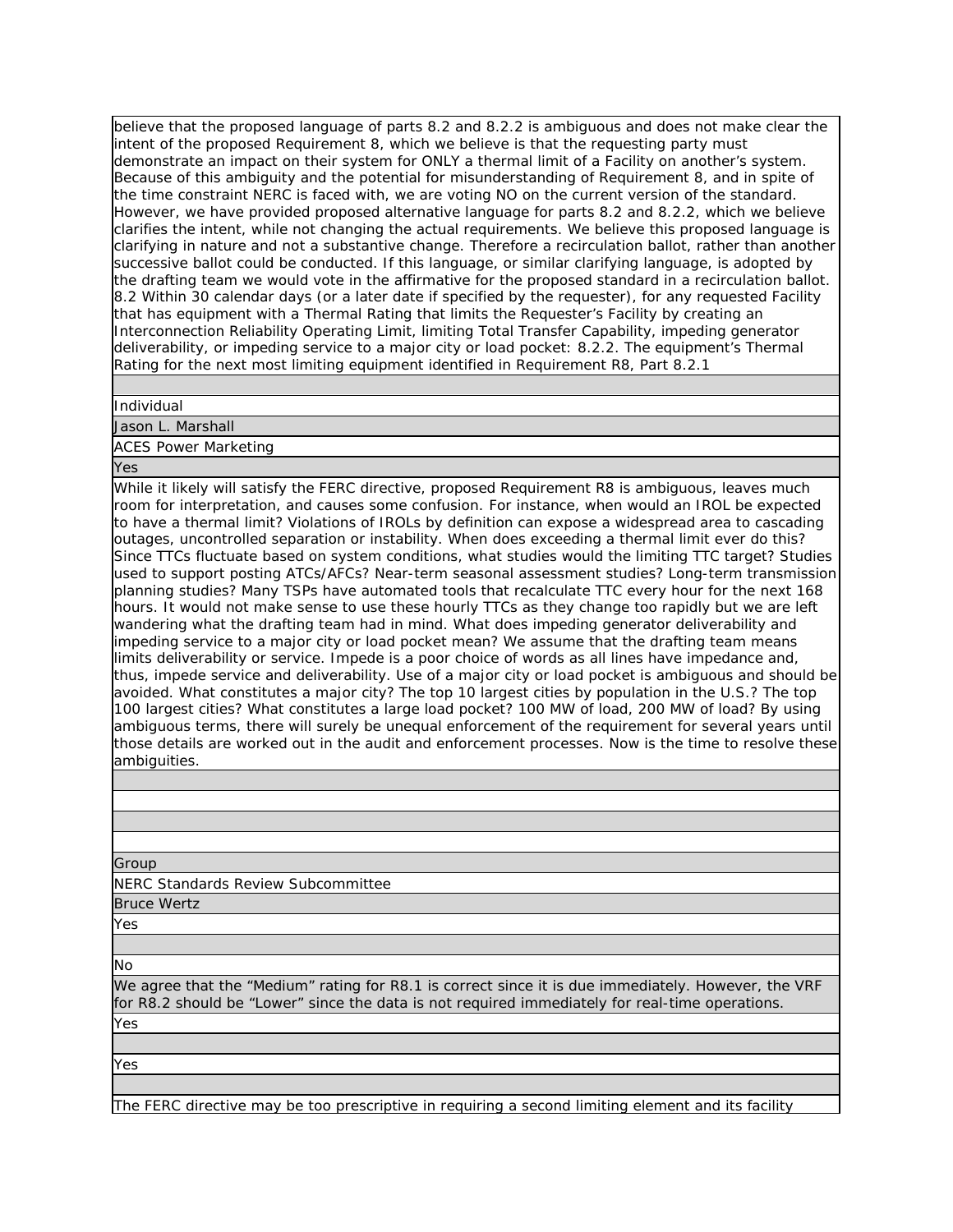rating. What might be useful in real-time operations would be a short-term rating of a facility (i.e. one hour rating) that may be already supplied in R2, which requires normal and emergency ratings.

Group

MISO Standards Collaborators

Marie Knox

Yes

We propose revising the wording of Requirement R8 to more carefully refer to the Thermal Ratings of the requested Facilities: (see changes below) R8.1 . . . R8.1.1 Thermal Ratings for the requested Facilities R8.1.2 Identify the limiting equipment associated with the Thermal Ratings of the requested Facilities R8.2 . . . R8.2.1 Next Thermal Ratings for the requested Facilities beyond the most limiting equipment R8.2.2 Identify the limiting equipment associated with the next Thermal Ratings of the requested Facilities These revisions are proposed because a Thermal Rating for a Facility could be based on more than one piece or type of equipment. For example, a Facility could have two switches with the same rating or two different items (breaker and relay) with the same rating. Conversely, the piece or type of equipment associated with the Thermal Rating and the next Thermal Rating could be one single item. For example, the equipment could be the line conductor, but different sections of the line conductor could have different ratings due to different ground clearances, wind exposure, or conductor types. For R8.2, we have four areas of concern for the second most limiting piece of equipment of a Facility. These four items are, "Interconnection Reliability Operating Limit, limiting Total Transfer Capability, impeding generator deliverability, or impeding service to a major city or load pocket" and they are the exact words that the commission used in FERC Order 693, paragraph 756. The SDT should apply the "equally efficient and effective" rule of thumb and clarify what "impeding service to a major city or load pocket" means. Furthermore paragraph 771 states that "...(3) for each facility, identify the limiting component and, for critical facilities, the resulting increase in rating if that component is no longer limiting". The Commission uses the word "critical facilities". We recommend that the SDT rewrite R8.2 to read; 8.2 Within 30 calendar days (or a later date if specified by the requester), for any requested critical Facility with a Thermal Rating that the requester has identified as having an Interconnection Reliability Operating Limit, limiting Total Transfer Capability, impeding generator deliverability, or impeding service to a major city or load pocket . Entities have a list of these "critical facilities" and this will ensure that Facility Ratings are used in the reliable planning and operation of the Bulk Electric System.

Yes

We agree, however, the Violation Risk Factor for requirement 8 should be changed to "Low" and the Time Horizon for requirement 8 should be "Planning". Information pertaining to a second limit is informational because an operator at the desk cannot act on this information without obtaining additional information or technical support. Furthermore, the fact that the information must be specifically requested validates a lower risk level.

Yes

Yes

The MISO has some concern with the implementation of the FAC-008-3 standard because it does not benefit or enhance reliability.

Individual

Armin Klusman

CenterPoint Energy

R8.1.2 requires Transmission Owners and applicable Generator Owners to provide the "Identity of the most limiting equipment of the Facilities (as scheduled by the requesting entities)". The identification of the most limiting equipment of the Facilities is not part of the typical planning process; that is, this information is not submitted for the development of steady-state planning models. In addition,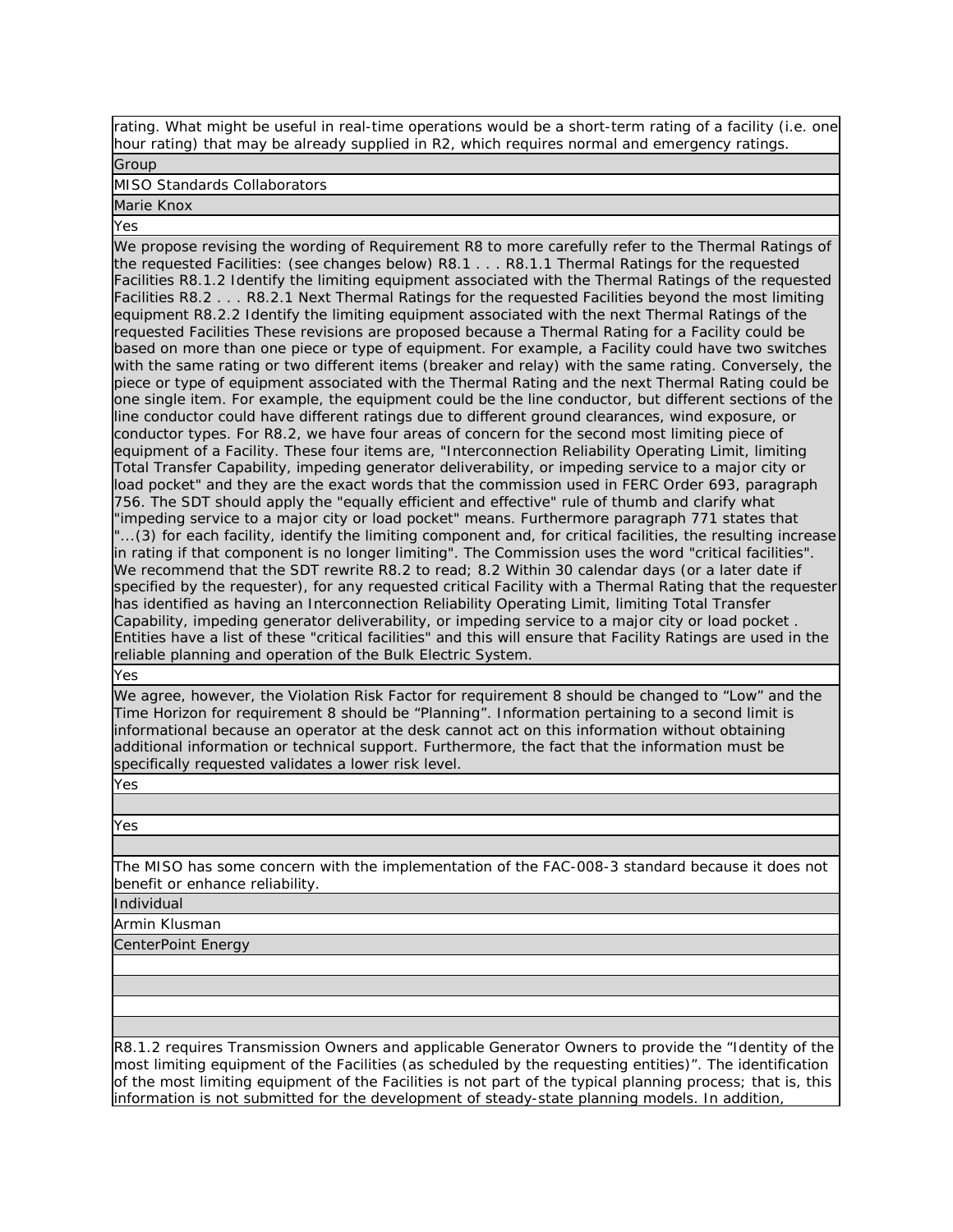commercially available power system planning software programs do not accept such data. CenterPoint Energy recommends that the identification of the most limiting equipment of the Facilities be provided only upon request and within 30 days of a request. This will result in R8.1: "Facility Ratings as scheduled by the requesting entity", R8.2: "Identity of the most limiting equipment of the Facilities as requested within 30 days (or a later date if specified by the requester)", and R8.3: "Within 30 calendar days (or a later date if specified by the requester), for any requested Facility with a Thermal Rating that the requester has identified as having an Interconnection Reliability Operating Limit, limiting Total Transfer Capability, impeding generator deliverability, or impeding service to a major city or load pocket: 8.3.1. Identity of the existing next most limiting equipment of the Facility 8.3.2. The Equipment Rating for the next most limiting equipment identified in Requirement R8, Part 8.3.1."

Individual

Terri Pyle

Oklahoma Municipal Power Authority

Yes

Yes

Yes

Yes

Individual

B. Vijayraghavan

Pacific Gas & electric Comapny

No

Please consider following revisions: 8.2 Within 30 calendar days (or a later date if specified by the requester), for any requested Facility that has equipment with a Thermal Rating that limits USE OF the Requester's FacilitIES by creating an Interconnection Reliability Operating Limit, limiting Total Transfer Capability, impeding generator deliverability, or impeding service to a major city or load pocket: 8.2.1. Identity of the existing next most limiting equipment of the Facility 8.2.2. The equipment's Thermal Rating for the next most limiting equipment identified in Requirement R8, Part 8.2.1.

Yes

Individual

Alice Ireland

Xcel Energy

No

Xcel Energy does not believe that the proposed Requirement 8 meets the intent of Paragraph 756 of Order 693, nor is it related to reliability. We believe FERC's directive was focused on the "prior identification of this second limiting component" in order to allow entities an opportunity to take mitigating actions that may help avoid events that could lead to cascading. This would indicate to us that FERC wanted to see a planning requirement, which would then potentially lead to maintenance and operational subsequent actions. As drafted, the requirement does not encourage proactive planning-related activities. In practice, planning entities may request this information and perform such proactive assessments. But, there is no requirement for them to do so, as we believe FERC had intended. Furthermore, from a system operations perspective, there is no reliability benefit gained from knowing the 2nd most limiting element and its rating. The 1st most limiting factor must be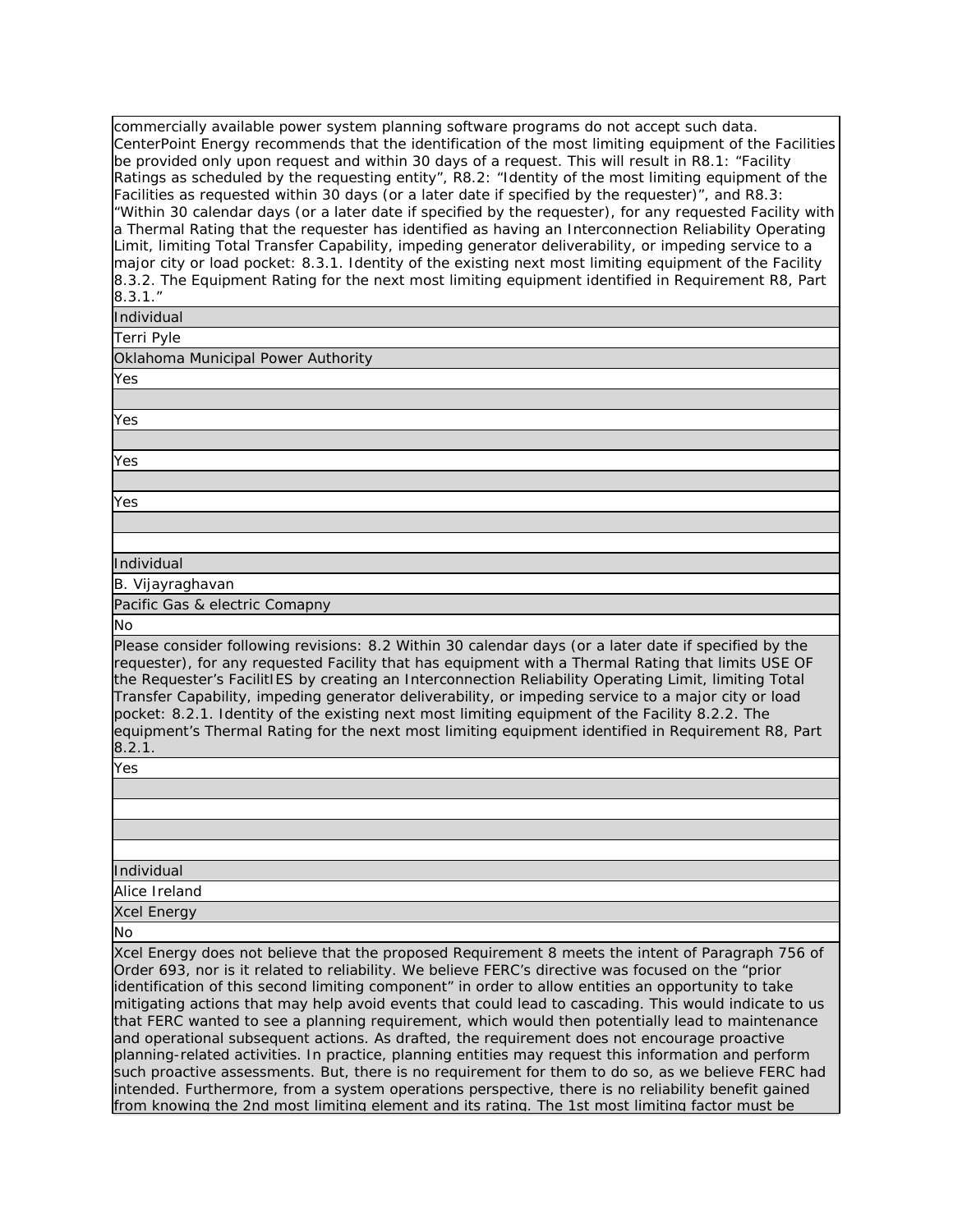respected and the system must be operated in a manner that doesn't violate that limit. Knowledge of the 2nd most limiting factor, or any other limiting factor, does not affect the operation of the system. If the intent of this requirement was to focus on the planning of the BES, it is misguided and could lead to erroneous assumptions. In paragraph 76 of its September 16, 2010 Order Denying Rehearing, FERC recognizes that facility ratings can change under different operating conditions. Indeed, the discussion centers around the fact that different equipment can use different time periods to determine the ratings, i.e. 4 hour, 8 hour, or ½ hour). The standard only asks for an ambiguous next most limiting element. On the Xcel Energy systems, there are 4 ratings that are considered; summer normal, summer emergency, winter normal and winter emergency. It is not unusual for different pieces of equipment to be the limiting (or 2nd most limiting) element depending upon the rating under investigation. To determine the increase in a facility rating if the most limiting element is no longer in place, one would need to investigate all four ratings. In order to come up with a meaningful increase in a facility's rating, a more detailed study would be required, and simply identifying the 2nd most limiting element and that element's rating may not give an accurate picture of the system. Therefore, the requestor would also need to identify the time period that is under investigation (summer, winter, normal, continuous, emergency or short-term), and would require information around how the requested rating was developed. In addition, further consideration is needed regarding the term "next most limiting element." For instance, if your facility contains 3 CTs that all have the same equipment rating, does the "next most limiting element" mean the second of 3 CTs (in this example)? Or, does it mean the element after any and all equipment that currently limits the rating of the facility? Another example could be a jumper and a switch, both with the same equipment rating. Does the "next most limiting element" mean the switch (assuming the jumper was listed as the most limiting element)? Obviously, if multiple pieces of equipment have the same rating, then providing another piece of equipment with the same rating doesn't provide any new information. However, only providing the equipment with the next highest rating could seriously understate the work involved in getting to that higher rating. There could be multiple pieces of equipment that must be replaced to get to a higher rating. Likewise, further consideration and refinement is needed for the terms "major city" and "load pocket". Depending upon the perspective of the various parties involved, what constitutes a major city or load pocket could greatly vary. Additionally, there could be a city or load pocket on a radial line that has no effect whatsoever on the BES. Instead, we recommend defining a "major city" or "load pocket" in quantitative terms such as a certain population or megawatts, as is the case in EOP-004-1.

Yes

No

Yes

As explained in the response to question 1 above, if the purpose of Requirement 8 is to aid in the operation of the BES, it does not accomplish this, since the most limiting element must be respected. Knowledge of a higher rating (from the next most limiting element) could give an operator a false sense that the system could be operated at a higher limit. If the purpose of Requirement 8 is to aid in planning, there is a lot of additional information that would be required. In order to determine a new facility rating assuming the current most limiting factor is not present, then a study period longer than the proposed 30 days may be required. There are many factors that would need to be considered in making this determination. With that said, Xcel Energy feels that this type of planning analysis is already occurring and minimal increase in reliability would be gained by such a requirement. Transmission Planners are already tasked with developing plans to serve projected loads at various generation/load patterns. To properly do this, information must already be evaluated with area utilities on increasing ratings when needed. If the real goal is to determine what would need to be done to bring a facility up to a higher rating, the requesting entity should identify a target loading level (MVA) for the analysis in their request to the entity that owns the equipment. This study would be based on a requested loading level (MVA), as one could not derive this from the next limiting element. The proposed requirement also presupposes that all limitations are thermal in nature. For some northern entities, while the most limiting factor may be equipment, the next most limiting factor in the ability to move power may be a presidential permit. Likewise, for a generating facility, the next most limiting factor may be a piece of equipment in the balance of the plant (boiler, turbine, etc.).